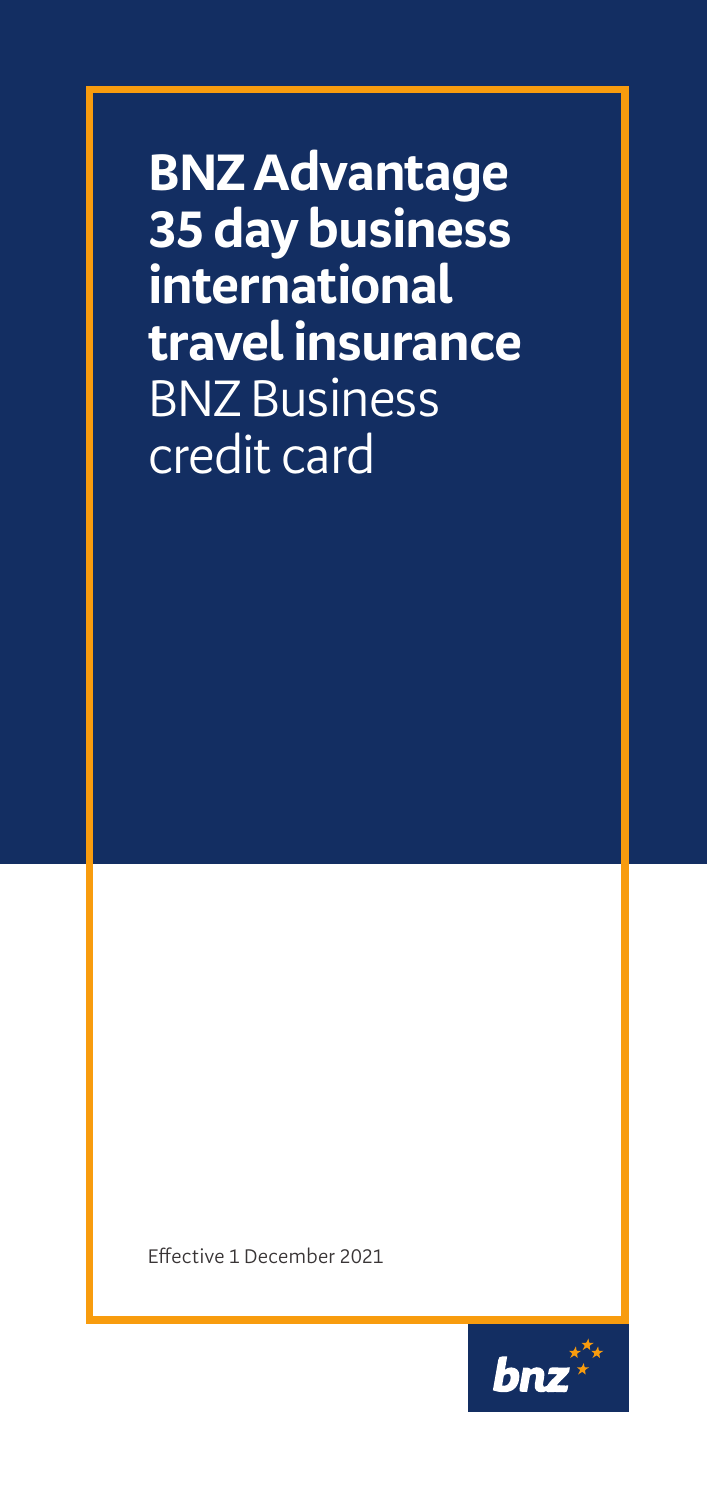# **Contents**

| Part 1 BNZ Advantage 35 Day Business International |    |
|----------------------------------------------------|----|
| Travel Insurance                                   |    |
| Part 2 BNZ 90 Day Platinum International Leisure   |    |
| Travel Insurance Business Extension                | 32 |

#### **If you have any questions, call us on 0800 269 872**

BNZ Advantage 35 Day Business International Travel Insurance, and BNZ 90 Day Platinum International Leisure Travel Insurance Business Extension is provided to **you** by AIG Insurance New Zealand Limited pursuant to an agreement with BNZ, under which BNZ makes these policies available to **you**.

BNZ is neither the insurer nor agent of AIG Insurance New Zealand Limited in relation to BNZ Advantage 35 Day Business International Travel Insurance, and BNZ 90 Day Platinum International Leisure Travel Insurance Business Extension and does not guarantee the obligations of AIG Insurance New Zealand Limited under these policies.

# This document consists of Parts 1 and 2.

**Not all Parts of this document will apply to you.**

#### **Part 1**

If **you** are a **BNZ Advantage Business Cardholder** and not a cardholder of a BNZ Advantage Platinum Card, then please keep reading. Part 2 will not apply to **you**.

### **Part 2**

If **you** are both a **BNZ Advantage Business Cardholder** and a BNZ Advantage Platinum Cardholder, then please turn to page 32.

# Part 1

#### **BNZ Advantage 35 Day Business International Travel Insurance**

This Part of **your policy** booklet is applicable if **you** are a **BNZ Advantage Business Cardholder** and not a cardholder of BNZ Advantage Platinum Card.

**BNZ Advantage Business Cardholder** 

**BNZ Advantage Platinum Cardholder**  $X$ 



# Part 1 Contents

|    | Schedule of Benefits                                                        | 3  |
|----|-----------------------------------------------------------------------------|----|
|    | A. How to Contact AIG                                                       | 5  |
| В. | Definitions                                                                 | 5  |
|    | C. Your Duty of Disclosure                                                  | 8  |
|    | D. Application for Cover for the Mature Traveller<br>Each and Every Journey | 9  |
|    | E. Insurance Activation Clause                                              | 9  |
|    | F. Important Points to Note                                                 | 14 |
|    | G. Continuation of Cover                                                    | 15 |
|    | H. General Policy Conditions                                                | 16 |
|    | I. General Policy Exclusions                                                | 18 |
|    | J. Policy Sections                                                          | 20 |
|    | K. Administration and Claims Procedures                                     | 29 |
| L. | Emergency and Medical Assistance Service - AIG Travel                       | 30 |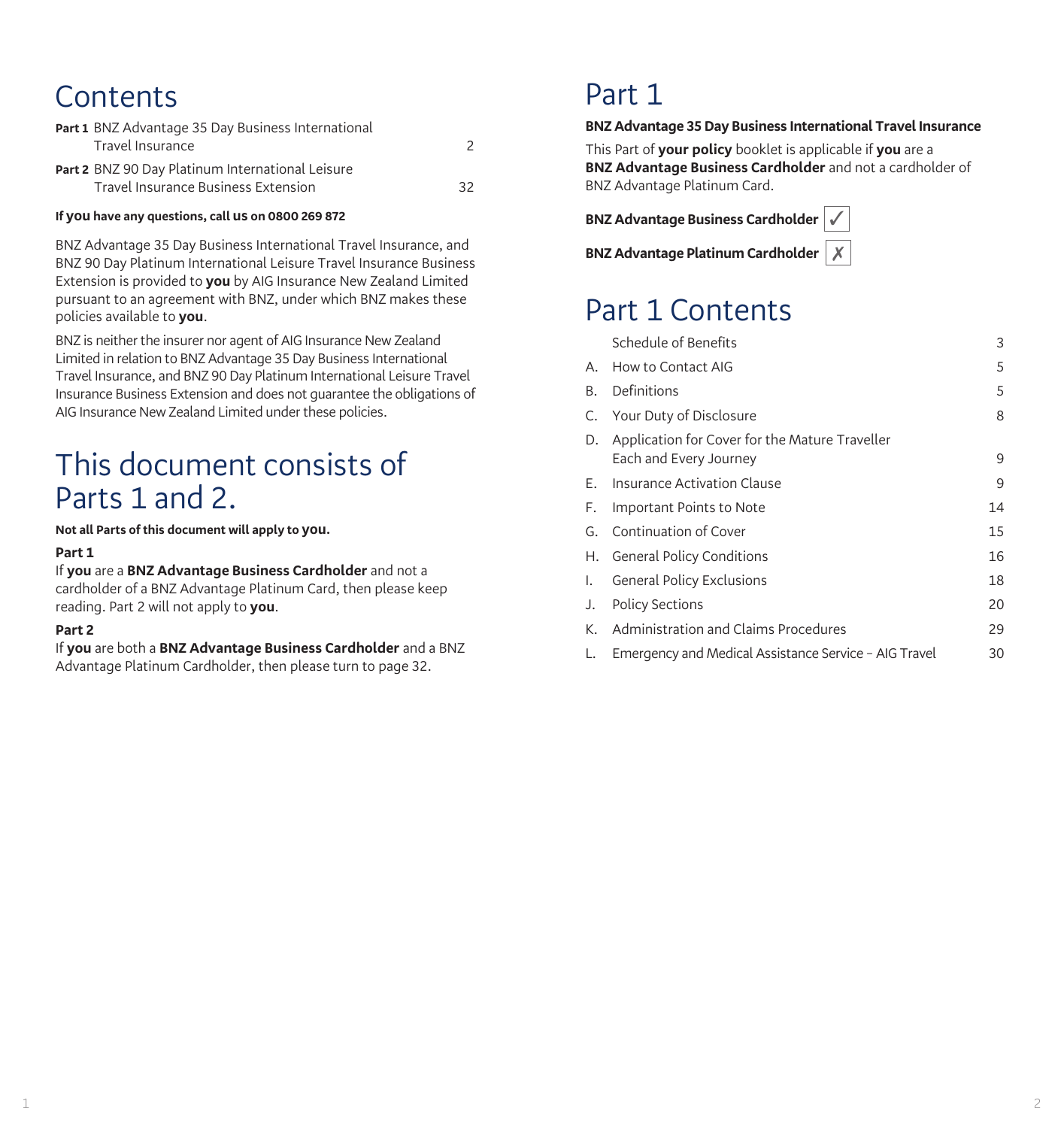Part 1 BNZ Advantage 35 Day Business International Travel Insurance Part 1 BNZ Advantage 35 Day Business International Travel Insurance

# Schedule of Benefits **Schedule of Benefits**

The compensation, Sum Insured, and limit of liability applicable under each section of this **policy**, for insured persons for each **journey** The compensation, Sum Insured, and limit of liability applicable under each section of this **policy**, for insured persons for each **journey**

|                                 |                                                                                    | The maximum amount payable                                                                                                            |                                                                                                                                                                                                                                                                                                                                         |
|---------------------------------|------------------------------------------------------------------------------------|---------------------------------------------------------------------------------------------------------------------------------------|-----------------------------------------------------------------------------------------------------------------------------------------------------------------------------------------------------------------------------------------------------------------------------------------------------------------------------------------|
| <b>Benefits</b>                 |                                                                                    | (For persons under 75 years of age)<br>Sum insured                                                                                    | (For persons aged 75 to 89 years)#<br>Sum insured                                                                                                                                                                                                                                                                                       |
| Section J.1.*                   | Cancellation, Overseas Medical<br>and Additional Expenses                          | Unlimited                                                                                                                             | medical related expenses (including but not limited to medical<br>repatriation/evacuation or accompanying person expenses);<br>Cancellation cover only for a maximum of \$5,000 per person.<br>extra travel expenses arising from your injury or illness.<br>There is no cover under this section for:<br>· medical expenses;<br>and/or |
|                                 | Travel agent's cancellation fees                                                   | \$500 per journey                                                                                                                     | \$500 per journey                                                                                                                                                                                                                                                                                                                       |
|                                 | Bed care Patient Benefit (\$50 per continuous<br>24 hour period)                   | \$5,000 per person                                                                                                                    | Not covered                                                                                                                                                                                                                                                                                                                             |
|                                 | Burial Expenses/Return of Mortal remains                                           | Reasonable costs                                                                                                                      | Not covered                                                                                                                                                                                                                                                                                                                             |
|                                 | Travel delay (\$250 per person, \$500 per family<br>per continuous 12 hour period) | \$1,000 per family<br>\$750 per person                                                                                                | \$1,000 per family<br>\$750 per person                                                                                                                                                                                                                                                                                                  |
| Section J.2.                    | Luggage, Personal Effects<br>and Travel Documents                                  | \$10,000 per person<br>\$20,000 per family                                                                                            | \$10,000 per person<br>\$20,000 per family                                                                                                                                                                                                                                                                                              |
|                                 | Limit any one item                                                                 | \$2,000                                                                                                                               | \$2,000                                                                                                                                                                                                                                                                                                                                 |
|                                 | Increased Limit any one item - Laptops Only                                        | \$6,000                                                                                                                               | \$6,000                                                                                                                                                                                                                                                                                                                                 |
|                                 | Emergency replacement of luggage                                                   | \$300 per person<br>\$600 per <b>family</b>                                                                                           | \$300 per person<br>\$600 per family                                                                                                                                                                                                                                                                                                    |
| Section J.3.*                   | Personal Liability                                                                 | \$2,500,000 per person                                                                                                                | \$2,500,000 per person                                                                                                                                                                                                                                                                                                                  |
| Section J.4.*                   | Overseas Rental Vehicle Collision Damage<br>and Theft Excess Cover                 | \$5,000 per journey                                                                                                                   | \$5,000 per journey                                                                                                                                                                                                                                                                                                                     |
| Section J.5.                    | Death<br>Accidental                                                                | \$100,000 for the BNZ Advantage Business<br>\$50,000 for the BNZ Advantage Business<br>Cardholder's accompanying spouse<br>Cardholder | \$50,000 for the BNZ Advantage Business Cardholder's<br>\$100,000 for the BNZ Advantage Business Cardholder<br>accompanying spouse                                                                                                                                                                                                      |
| Section J.6.                    | Loss of Income                                                                     | Up to \$1,000 per week for BNZ Advantage<br>Business Cardholder and accompanying<br>spouse who are income earners                     | Not covered                                                                                                                                                                                                                                                                                                                             |
| Section J.7.                    | Hijack and Detention<br>(\$100 per continuous 24 hour period)                      | \$6,000 per person                                                                                                                    | \$6,000 per person                                                                                                                                                                                                                                                                                                                      |
| Section J.8.                    | Missed Connection                                                                  | \$2,000 per person                                                                                                                    | \$2,000 per person                                                                                                                                                                                                                                                                                                                      |
| Section J.9.                    | Ransom<br>Kidnap and                                                               | \$250,000 per person                                                                                                                  | \$250,000 per person                                                                                                                                                                                                                                                                                                                    |
| Section J.10.                   | Epidemic and Pandemic Cancellation, overseas<br>medical and additional expenses    | Up to \$100,000 for Cancellation (J.1.1.) and<br>up to \$350,000 for Overseas medical and<br>associated expenses (J.1.2.)             | Not Covered                                                                                                                                                                                                                                                                                                                             |
| * Thara in a C200 avears for as | こうちょう こうしょう こうしょう うちょう うらうりょう うちょう うちょう こうしょうしょうしょうしょう                             |                                                                                                                                       |                                                                                                                                                                                                                                                                                                                                         |

Ė É

4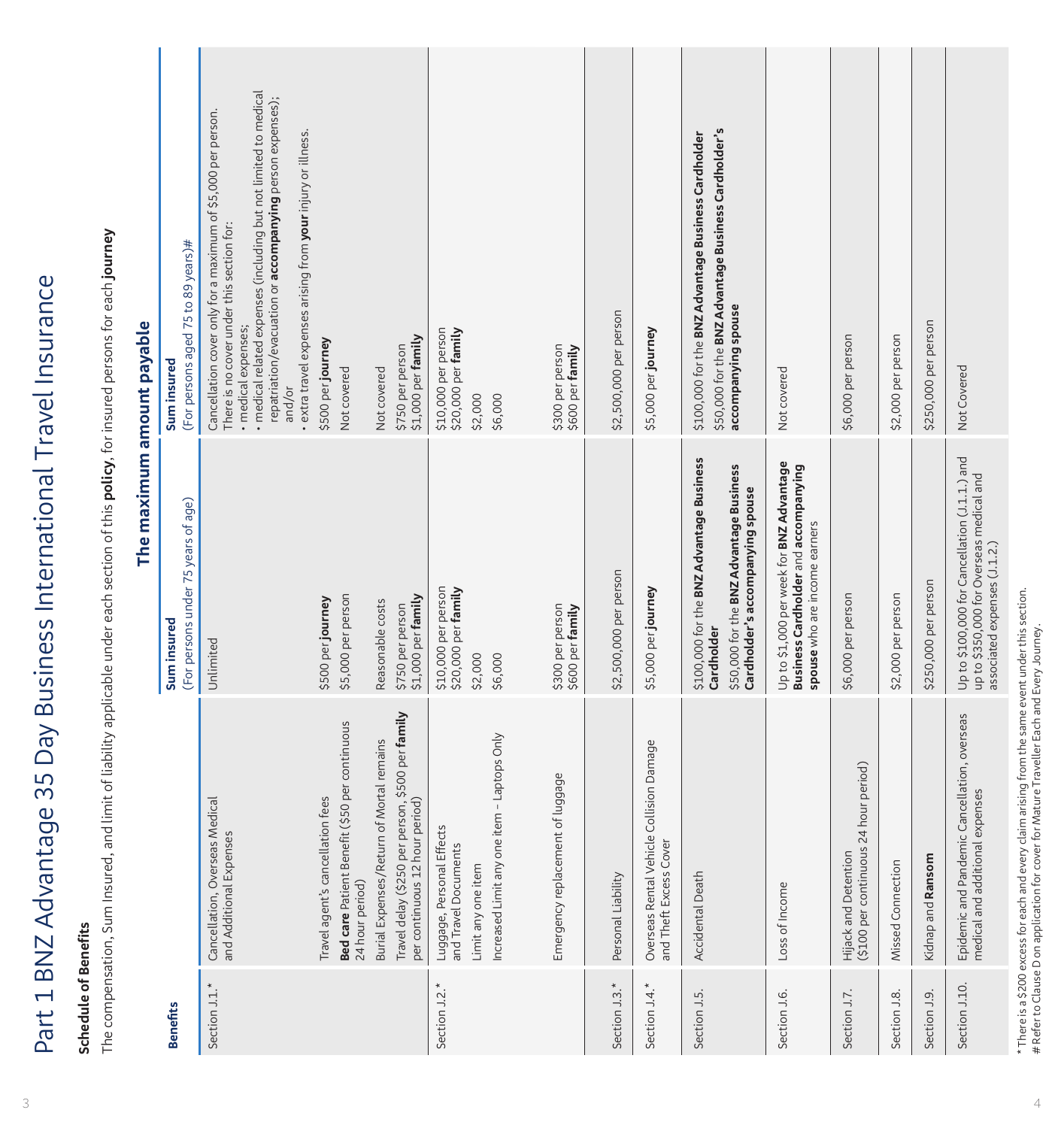# A. How to Contact AIG

# **1. How to Contact Us**

Visit bnztravel.co.nz to:

Confirm **your** eligibility for cover for each and every trip; Apply for optional extensions for each and every trip: preexisting medical conditions cover, cover for travel exceeding 35 days (duration extension), or mature traveller cover. Please note that **your** cover extension must be purchased pre-departure for each and every trip **you** undertake.

To review answers to frequently asked questions:

 To obtain additional copies of **BNZ Advantage Business Card** Insurance **policy** wordings;

For information about how to submit a claim;

 If **you** have further pre-departure queries please call the AIG Call Centre on 0800 269 872.

### **Emergency Assistance From outside New Zealand**

 For emergency assistance, from any place in the world, call **AIG Travel** on +64 9 359 1687 or +60 3 2772 5661 or email **us** on nzassistance@aig.com.

# B. Definitions

- **1. Accompanying** means departing and returning with, and following the same general itinerary as the **BNZ Advantage Business Cardholder** during a **journey**, however allowing for overnight or day excursions (not exceeding a maximum of five (5) nights or 20% of **your journey**, whichever is the lesser) during the **journey** that the **BNZ Advantage Business Cardholder** and their **family** may not undertake together.
- **2. AIG Travel** means **our** assistance service, operated by **AIG Travel** Asia Pacific Limited.
- **3. Bed Care** means where **you** are necessarily confined to bed (such confinement must commence during the **journey**) for a continuous period of not less than twenty- four (24) hours and **your** confinement is certified as necessary by a legally qualified and registered medical practitioner (other than **you** or a member of **your family**) and **you** are under the continuous care of a registered nurse (other than **you** or a member of **your family**).

**Bed care** does not include where **you** are a patient in any institution used primarily as a nursing or convalescent home, a place of rest, a geriatric ward, a mental institution, a rehabilitation or external care facility or a place for the care or treatment of alcoholics or drug addicts.

- **4. BNZ Advantage Business Card** means a current and valid **BNZ Advantage Visa Business Card** account and includes any card and joint or additional card of that **BNZ Advantage Visa Business Card** account.
- **5. BNZ Advantage Business Cardholder** means the holder of a current and valid **BNZ Advantage Business Card** includes joint and/or additional cards of that **BNZ Advantage Business Card** account.
- **6. Dependent children** means **your** unmarried children who are under 19 years of age and living with **you** or under 25 years of age while they are full time students at an accredited institution of higher learning and who are primarily dependent upon **you** for maintenance and support. **Dependent children** includes **your** step or legally adopted children.
- **7. Family(ies)** means **your spouse** and/or **your dependent children** that are **accompanying you** on a **journey** covered by this **policy**.
- **8. Financial default**  means insolvency, bankruptcy, provisional liquidation, liquidation, financial collapse, appointment of a receiver, manager or administrator, entry into any official or unofficial scheme of arrangement, statutory protection, restructuring or composition with creditors, or the happening of anything of a similar nature under the laws of any jurisdiction.
- **9. Hazardous work** means work conducted in high risk locations or that involves dangerous activities. This includes but is not limited to work:
	- (a) Underground or underwater including mining or scuba diving;
	- (b) At sea including onboard fishing vessels or oil rigs;
	- (c) In the air including piloting or crewing aircraft;
	- (d) At elevation including construction above ground level, roofing or window cleaning; and
	- (e) Involving the use of toxic substances or explosives.
- **10. Journey** means the period commencing from the time **you** leave **your** place of residence in New Zealand to travel directly to **your** place of departure from New Zealand for the overseas travel, and shall continue until the time **you** return to **your** place of residence in New Zealand.

 The maximum duration for the overseas portion of the **journey**, commencing at the date and time **you** depart New Zealand and ending at the date and time **you** arrive in New Zealand, must not exceed thirty-five (35) consecutive days.

 Travel between **your** point of departure and arrival in New Zealand and **your** place of residence in New Zealand must be by direct route and shall be limited to a maximum cover period of twenty- four (24) consecutive hours each side of the overseas travel.

- **11. Kidnapping/kidnapped** means the seizing, detaining or carrying away of **you** by force or fraud for the purpose of demanding **ransom**.
- **12. Pre-existing medical condition** means:
	- (a) Any physical defect, condition, disease or symptom, diagnosed or otherwise, of which **you** are aware or for which **you** have received medical treatment, medical advice or for which **you** have taken prescribed medication, in the thirty (30) day period before **you** purchased the travel for the **journey** and up until **your** departure from New Zealand; and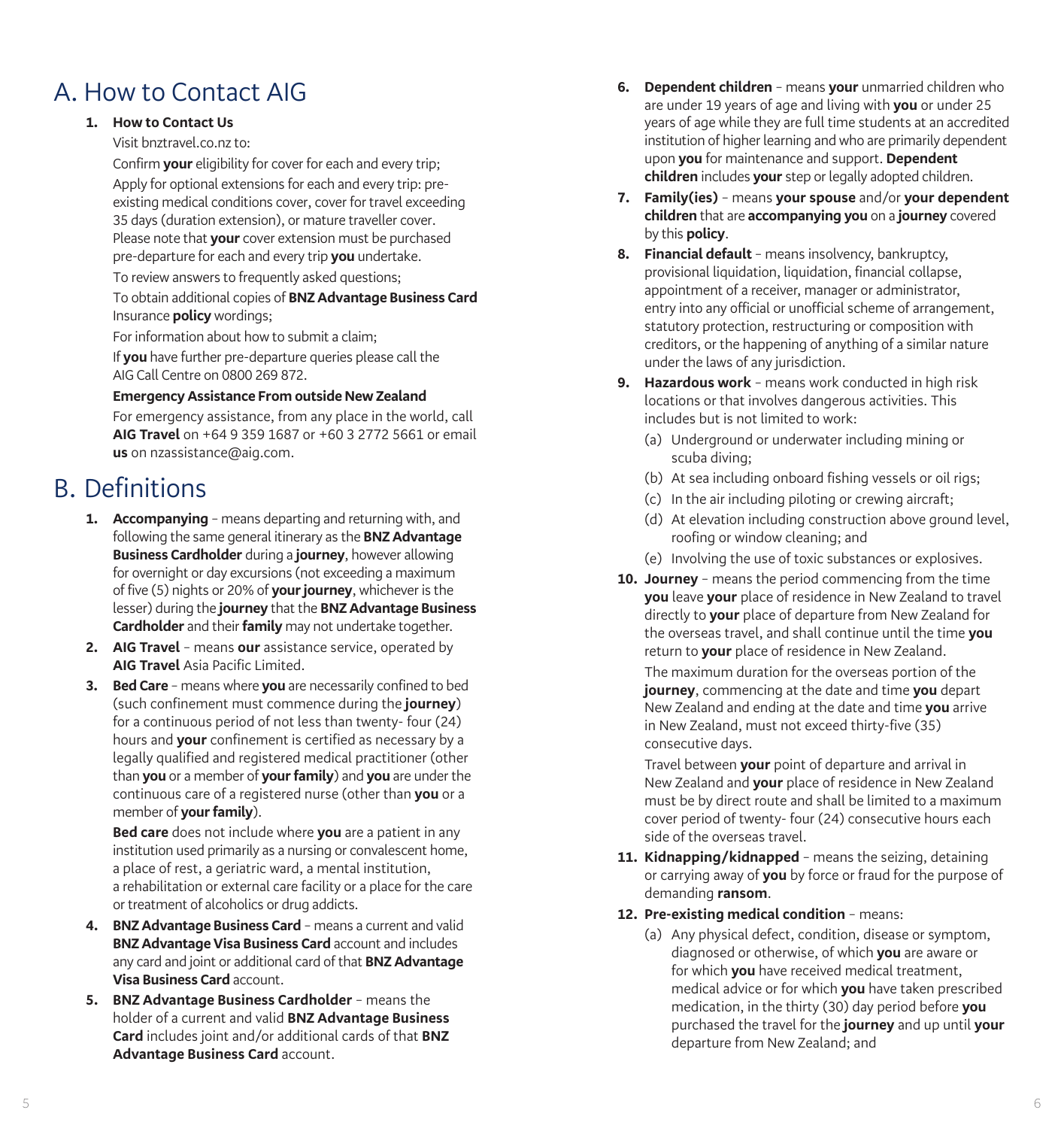- (b) Any physical defect, condition, disease or symptom, diagnosed or otherwise, for which any **relative**, travelling companion or any other person whose state of health will affect **your journey**, has to **your** knowledge received medical treatment, medical advice or taken prescribed medication, in the thirty (30) day period before the time **you** purchased the travel for the **journey** and up until **your** departure from New Zealand.
- **13. Pre-paid travel costs** has the meaning given to that term in clause E.4.2. of the Insurance Activation Clause.
- **14. Policy** means the agreement between BNZ and **us**, under which BNZ makes the BNZ Advantage 35 Day Business International Travel Insurance available to **you** .
- **15. Public place** means any place to which the public has access and includes but is not limited to shops, airports, train stations, bus stations, streets, hotel foyers and grounds, restaurants, beaches and public toilets.
- **16. Ransom** means any monetary loss, which **you** incur in the provision and delivery of cash, marketable goods, services or property to secure **your** release.
- **17. Relative** means **your spouse**, parent, parent-in-law, son, daughter, sister, brother, grandchild, sister-in-law, brotherin- law, daughter-in-law, son-in-law, guardian, fiancé, fiancée, half- brother, half-sister, niece or nephew, resident in New Zealand and under 80 years of age at the time **you** activate **your** cover under this **policy** for the **journey** .
- **18. Rental vehicle** means a motor vehicle rented or hired by **you** from a recognised motor vehicle rental company for the carriage of passengers and does not include any vehicle designed to be used for the carriage of commercial goods.
- **19. Spouse** means **your spouse**, or de facto partner with whom **you** have continuously cohabited for a period of three (3) consecutive months or more immediately preceding the commencement of **your journey** .
- **20. Terrorist act** means any actual or threatened use of force or violence directed at or causing damage, injury, harm or disruption, or committing of an act dangerous to human life or property, against any individual, property or government, with the stated or unstated objective of pursuing economic, ethnic, nationalistic, political, racial or religious interests, whether such interests are declared or not. Robberies or other criminal acts, primarily committed for personal gain and acts arising primarily from prior personal relationships between perpetrator(s) and victim(s) shall not be considered terrorist acts. **Terrorist act** shall also include any act which is verified or recognised by the (relevant) government as an act of terrorism.
- **21. Transport** means an aircraft, vehicle, train, vessel or other public transportation that is licensed to carry farepaying passengers.
- **22. Ultimate net loss** means the final amount of **ransom** cost less any recoveries.
- **23. War** means **war**, whether declared or not, or any warlike activities, including use of military force by any sovereign nation to achieve economic, geographic, nationalistic, political, racial, religious or other ends.
- **24. We, our, us** means AIG Insurance New Zealand Limited.
- **25. You, your** means the **BNZ Advantage Business Cardholder** and includes **family** members.

# C. Your Duty of Disclosure

**You** have a duty to disclose to **us** every matter that **you** know, or could be reasonably be expected to know, is relevant to **our** decision (or the decision of a prudent insurer in the circumstances) of whether to accept the risk of providing **you** with insurance, and if so on what terms.

Your duty does not extend to matters:

- (a) That diminish the risk to be undertaken by **us** .
- (b) That are of common knowledge.
- (c) That **we** know or in the ordinary course of **our** business ought to know.
- (d) Where compliance of **your** duty is waived by **us** .

Any matter that **you** are required to disclose to **us** will not be covered unless **we** have agreed to provide cover in writing prior to the departure date of the **journey**. If **you** fail to comply with this duty of disclosure, **we** may be entitled to avoid **our** liability under this **policy** in respect of a claim.

Matters that **we** consider should be disclosed include but are not limited to:

- **1.** Travel to locations designated as 'Do not travel' by the New Zealand Ministry of Foreign Affairs and Trade on their website www.safetravel.govt.nz;
- **2.** Travelling for missionary or humanitarian purposes;
- **3.** Extreme or hazardous activities or pursuits; and
- **4.** Sporting activities, including trekking or competitive team sports.

If **you** are in doubt regarding any aspect of **your** planned **journey** please tell **us**.

### **Privacy Statement**

This **policy** is issued/insured by AIG Insurance New Zealand Limited. AIG collects information necessary to underwrite and administer this **policy**, to maintain and improve customer service, and to advise **you** of **our** products. AIG will collect, use, disclose, hold and otherwise process **your** personal information in accordance with its privacy **policy** available at https://www.aig.co.nz/privacy-policy.

**You** should read that **policy** as it includes important information such as how AIG will use and disclose **your** personal information, how to contact AIG and **your** rights to request access to and correction of **your** personal information.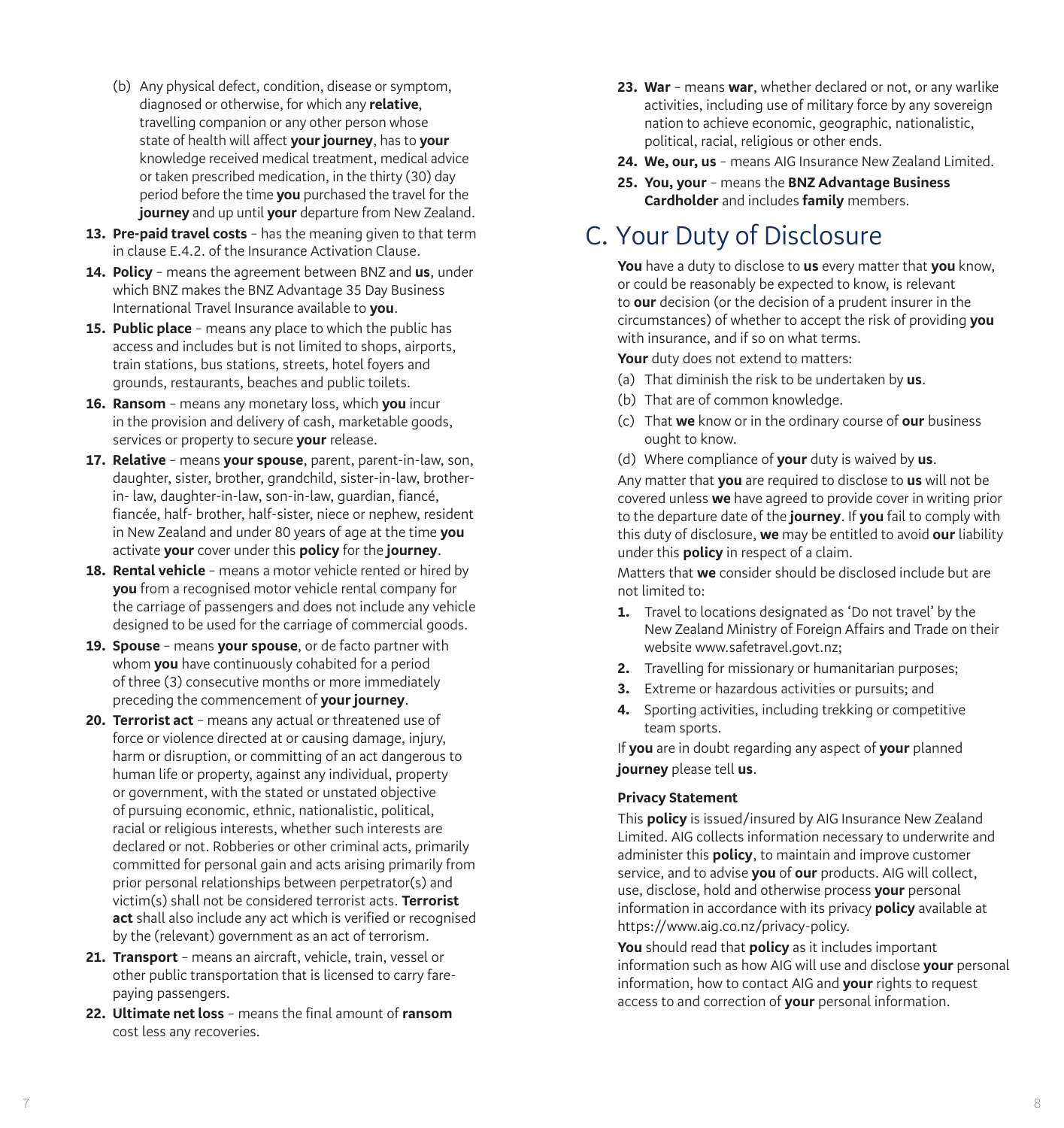### **Your Access to Personal Information**

**You** may gain access to or request correction of **your** personal information by writing to:

privacy.officernz@aig.com

The Privacy Manager AIG Insurance New Zealand Limited PO Box 1745 Shortland Street Auckland 1140 New Zealand

While access to this personal information may generally be provided free of charge, **we** reserve the right to charge for access requests in some limited circumstances.

#### **Consent Acknowledgement**

By completing the application form for a **BNZ Advantage Business Card**, completing claim forms or application forms for cover for **pre-existing medical conditions** or Mature traveller Assessments and paying any applicable premium, **you** consent to the use of **your** personal information as stated in the Privacy Statement above.

# D. Application for Cover for the Mature Traveller Each and Every Journey

- **1.** There are limitations to the amount and cover provided to **you** if **you** are aged 75 years up to 89 years. Please refer to the Schedule of Benefits.
- **2.** If **you** are aged
	- a) Between 75 and 89 years and wish to apply for medical-related cover under this **policy**; or
	- b) 90 years or older and wish to apply for cover under this **policy**, **you** can do so by visiting www.bnztravel.co.nz and completing an eligibility questionnaire
- **3.** A Mature Traveller application must be completed for each and every **journey** if **you** wish to have medical related cover under this **policy** .
- **4.** If **your** application for cover is accepted then a premium for the cover is payable.
- **5.** Confirmation will be sent to **you** confirming the **policy** cover, as well as any special acceptance terms that are to apply.
- **6.** If **you** change **your** mind before **your** departure date (providing **you** have not claimed against the **policy**), **you** can contact **us** to cancel **your** Mature Traveller cover and receive a full refund.

# E. Insurance Activation Clause

# **1. Eligibility for Cover**

 The person activating must be a **BNZ Advantage Business Cardholder** (which includes joint and additional cardholders) at time of activation and satisfy the requirements set out in this clause E.

### **2. If the BNZ Advantage Business Cardholder is travelling alone**

- 1. At least \$500 (or \$250 if travelling only to Australia and/ or a South Pacific Island) of **your pre-paid travel costs** have been paid for by using one of the following methods:
	- (a) Charged to **your BNZ Advantage Business Card**;
- or
- (b) A cash advance from **your BNZ Advantage Business Card**, in which case the entire amount (i.e. \$500 or \$250 if travelling to Australia and/or a South Pacific Island) must be taken out as a cash advance on the same day that the payment for **your pre-paid travel costs** is made and receipted; or
- 2. If **you** earn frequent flyer points or Fly Buys points, **you** can activate cover by redeeming such points to pay for the full return airfare. If **you** activate in this way, any airport, departure and transportation taxes and surcharges that **you** are required to pay at the time of booking **your** travel must be charged to **your BNZ Advantage Business Card** .
- **3. BNZ Advantage Business Cardholder's Travelling with Accompanying Spouse and/or Dependent Children**
	- 1. If cover is required for **spouse** and/or **dependent children** that are **accompanying** the **BNZ Advantage Business Cardholder** on the **journey**, then the following additional requirements shall apply:
		- (a) The **pre-paid travel costs** to be charged to **your BNZ Advantage Business Card** or paid for by a cash advance from **your BNZ Advantage Business Card** (where receipted on the same day) for **you, your spouse** and any **dependent children** :
			- (i) For travel solely to Australia and/or a South Pacific Island is \$500 in total; or
			- (ii) For travel to other destinations is \$1,000 in total; or
		- (b) If using frequent flyer points or Fly Buys points as stated under clause E.2.2. above, then the full airfares for **you** , **your spouse** and any **dependent children** must be paid for using such frequent flyer points or Fly Buys points. If **you** activate in this way, any airport, departure and transportation taxes and surcharges that are required to be paid at the time of booking the travel must be charged to **your BNZ Advantage Business Card** .
	- 2. If **family** members (i.e. **BNZ Advantage Business Cardholder's accompanying spouse** and/or **dependent children**) are having their **journey** paid for separately by way of either the **BNZ Advantage Business Cardholder's BNZ Advantage Business Card** or frequent flyer points or Fly Buys points, then in order to activate cover for the entire **family**, **you** will need to comply with the following requirements: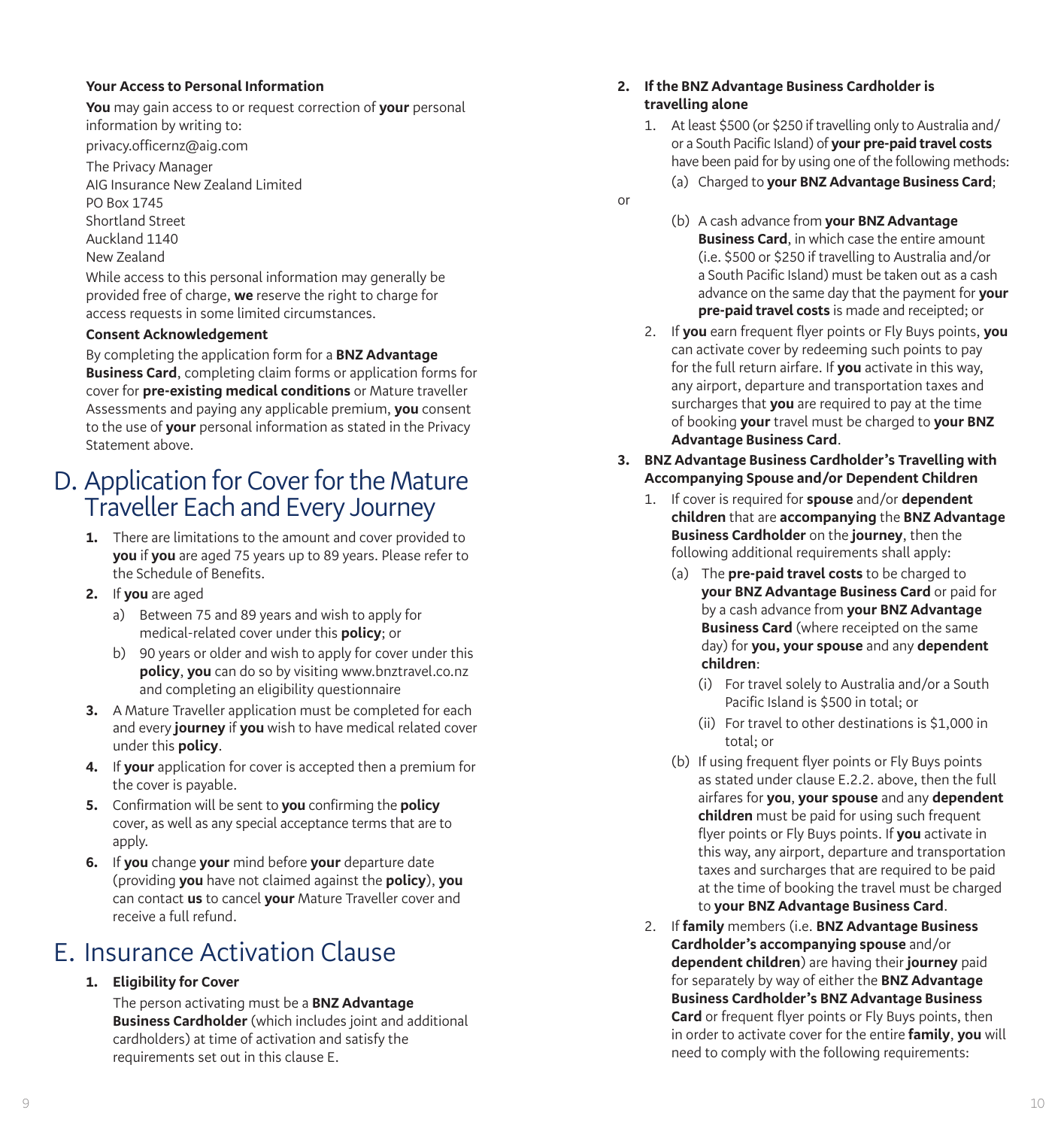- (a) Where only one **family** member is activating using the **BNZ Advantage Business Cardholder's BNZ Advantage Business Card** :
	- (i) The dollar amount to be charged on the **BNZ Advantage Business Card** for **prepaid travel costs** is either \$250 for travel to Australia and/or a South Pacific Island or \$500 for all other destinations. The insurance activation requirements for this **family** member shall be the same as those specified in clause E.2.1.; and
	- (ii) The remainder of the **family** members must activate using the **BNZ Advantage Business Cardholder's** frequent flyer points or Fly Buys points. The insurance activation requirements for each of the remainder of the **family** members shall be the same as those specified in clause E.3.1.(b).
- (b) Where two or more **family** members are activating using the **BNZ Advantage Business Cardholder's BNZ Advantage Business Card**, then the amount of **pre-paid travel costs** for the **family**, charged using the **BNZ Advantage Business Cardholder's BNZ Advantage Business Card**, must be \$500 for travel to Australia and/or a South Pacific Island or \$1,000 for all other destinations. The insurance activation requirements for the **family** shall be the same as those specified in clause E.3.1.(a).

## **4. Insurance Activation Rules and Conditions (applying to the entire policy)**

- 1. Maximum Duration of Cover
	- (a) To be eligible for cover under this **policy**, the total period of the overseas portion of **your journey** must not exceed 35 days and **you** must hold a return travel ticket for **your journey** before **you** depart New Zealand.
	- (b) Day one of **your journey** commences at the date and time **you** depart New Zealand to commence the overseas travel (e.g. scheduled flight departure time) and concludes at the date and time **you** arrive back in New Zealand (e.g. scheduled air flight arrival time).
	- (c) **Your** cover will be automatically extended to accommodate the late arrival of **your transport**, providing this was **your** original scheduled **transport** .
	- (d) An additional twenty-four (24) hours is allowed each way for direct travel between the point of departure/arrival in New Zealand and **your** place of residence. **You** do not need to include these days when working out the **journey** period for activation purposes.
- 2. **Pre-paid travel costs**
	- (a) **'Pre-paid travel costs'** mean the following expenses paid by **you** prior to the start of **your journey** :
		- (i) Return overseas travel tickets;
		- (ii) Airport, departure and transportation taxes and/or surcharges;
		- (iii) Pre-paid overseas accommodation; and/or
		- (iv) Pre-paid international tour and/or **transport** costs (excluding rental vehicle hireage).
- 3. Incorrect Activation for **accompanying spouse** and/or **dependent children**

## If the **BNZ Advantage Business Cardholder** is travelling with his/her **spouse** and/or **dependent children**, but activates cover only for one person, there is no cover under this **policy** for the **spouse** and/or **dependent children** .

- 4. Joint and Additional **BNZ Advantage Business Cardholders**
	- (a) Regardless of any provision to the contrary in this clause E., and subject to clause E.4.4.(b) below, any **BNZ Advantage Business Cardholder** (which includes any joint and additional cardholder, including a **spouse** or **dependent child**, who is a joint or additional **BNZ Advantage Business Cardholder**) can activate cover in their own right, by having the relevant travel costs charged to, or having the cash advance from (as applicable):
		- (i) Their own **BNZ Advantage Business Card**; or
		- (ii) Any other **BNZ Advantage Business Card** issued in respect of the same account as their own **BNZ Advantage Business Card**, or any combination of those cards.

 In addition, cardholders can activate cover as specified under clause E.2. or E.3. above (as applicable) using their frequent flyer points or Fly Buys points.

- (b) All other activation requirements of this clause E. must be satisfied for the **BNZ Advantage Business Cardholder** and/or any **accompanying spouse** and/or **dependent children** to be eligible for cover under this **policy**. This includes those requirements relating to charging and cash advances.
- (c) A **spouse** or **dependent child** who has not activated cover in their own right may still be eligible for cover as **accompanying** insured persons where they are travelling with the **BNZ Advantage Business Cardholder** who has activated cover for the **family** under clause E.3.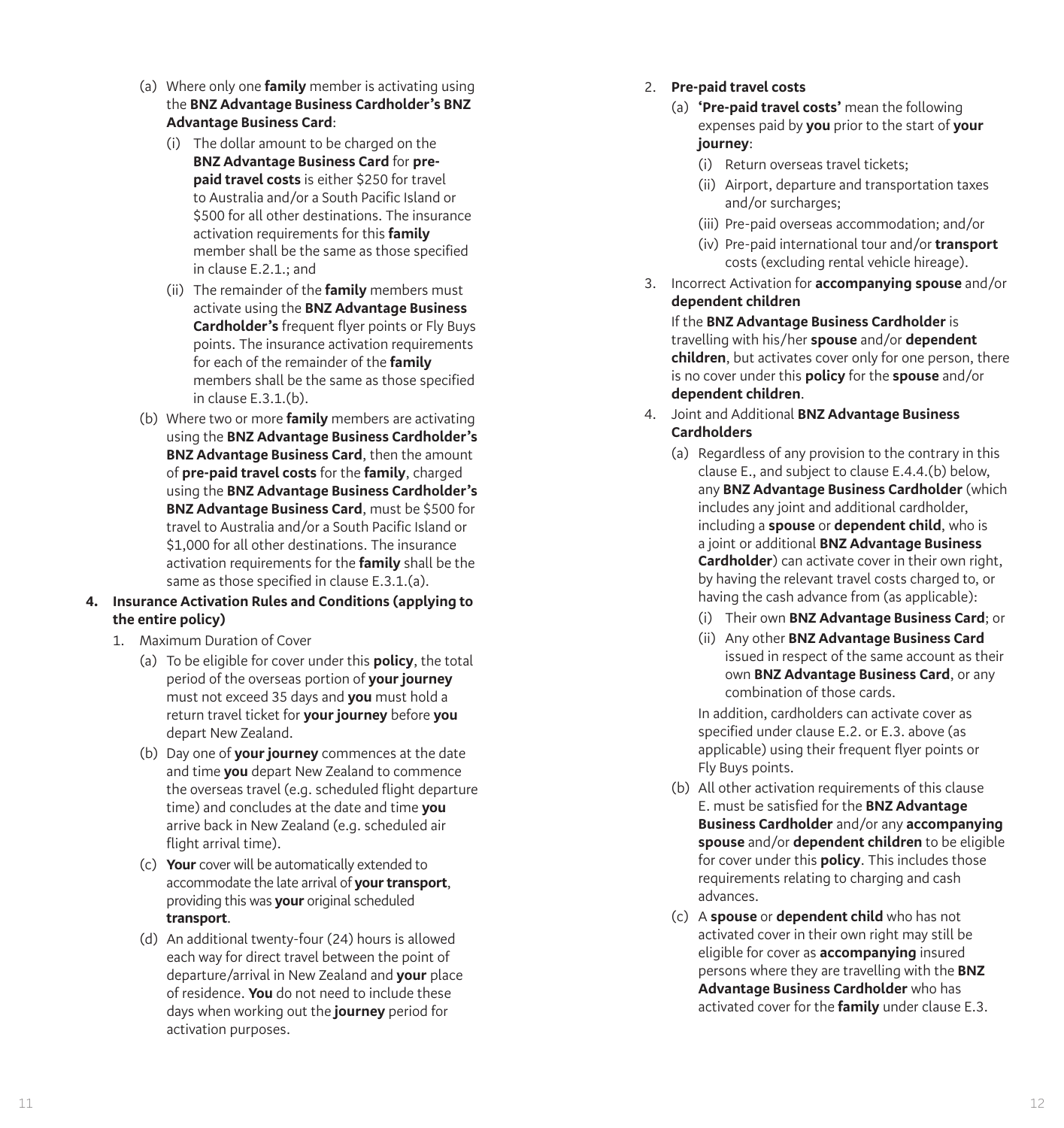# **5. Business/Work Overseas**

- (a) Subject to clause E.4.5.(b), **you** (and/or **your accompanying spouse** and/or **dependent children**) are eligible for cover under this **policy** if one of the reasons for the overseas travel is to engage in business and/or work-related activities, provided that:
	- (i) The worksite is within a major centre that is regularly serviced by scheduled commercial airline services, or is readily accessible from that major centre by scheduled public transportation or sealed road (please note: clause I.25. General Policy Exclusions which excludes travel to "Do not travel" locations will also apply); and
	- (ii) The business and/or work-related activities:
		- (aa) Are of the following nature: professional services, managerial, consultative, negotiation, site inspection, marketing and sales, low risk technical and advisory activities. Trade services carried out by qualified tradespersons are also covered provided they are not otherwise excluded in this **policy**, they are conducted in accordance with New Zealand safety requirements and workmanship standards, and that any construction work undertaken is at ground level only; and
		- (bb) Do not involve heavy machinery, nonscheduled or chartered flights, missionary or humanitarian work or **hazardous work** .

 For clarity, if provisos (i) and (ii) above are not satisfied, this means that **you** (and **your accompanying spouse** and **dependent children**) are not eligible for cover under this **policy** .

- (b) **Your accompanying spouse** and/or **dependent children** are not eligible for cover under this **policy** if a reason for their overseas travel is to engage in their own business and/or work-related activities, unless such business and/or work-related activities satisfy clause E.4.5.(a)(i) and (ii) above and are directly related to the business and/or work-related activities that **you** (i.e. the **BNZ Advantage Business Cardholder**) are travelling to undertake.
- (c) If **you** are still unsure about whether or not this **policy** provides cover for **your** business and/or work-related activities or travel destination, then in all cases **you** must seek clarification by calling **us** on **0800 269 872** .

### **6. Switching Between Cards**

 If **you** switched to a **BNZ Advantage Business Card** from a **BNZ Advantage Visa Platinum Card** account after **you** purchased **your** travel and **you** have no further **Pre-paid travel costs** to pay then **you** are eligible for cover under this **policy** provided **you** had satisfied clause E.1. of the

90 Day Platinum International Leisure Travel Insurance **policy** before **you** switched.

 If **you** switched to a **BNZ Advantage Business Card** from a **BNZ Advantage Visa Platinum Card** account after **you** purchased **your** travel and **you** have insufficient **pre-paid travel costs** to activate cover as specified under clause E.2. or E.3. above then **you** are eligible for cover under this **policy** provided **you** have met the eligibility criteria of the 90 Day Platinum International Leisure Travel Insurance **policy** before **you** switched and provided any remaining **pre-paid travel costs** are charged to **your BNZ Advantage Business Card** .

# **7. No or Insufficient pre-paid travel costs**

 If **you** have no **pre-paid travel costs** or they do not equal or exceed the monetary values specified in the relevant clauses E.2. or E.3. above, then **you** are not eligible for cover under this **policy** .

# F. Important Points to Note

**1. Age Limit**

 This **policy** covers current **BNZ Advantage Business Cardholders** and **accompanying spouses** who are under 90 years of age, subject to the terms, conditions, provisions and exclusions of this **policy**. There are limitations to the amount and cover provided for if **you** are aged 75 years up to but not including 90 years. Please refer to the Schedule of Benefits. There is no automatic cover under this policy for persons aged 90 years or older.

 If **you** are aged 75 years or older refer to clause D. Application for cover for the Mature Traveller Each and Every **Journey** .

**2. Pre-Existing Medical Conditions**

 This **policy** does not automatically provide any cover for **pre-existing medical conditions**. Please refer to Section B.12. for the definition of **pre-existing medical condition**. **You** may apply for **your** (including **accompanying spouse** and/or **dependent children's**) **pre-existing medical conditions** to be covered by visiting www.bnztravel.co.nz and selecting Pre-Existing Medical Condition cover on the eligibility questionnaire. **We** will assess **your** medical conditions and determine whether or not **your** application is accepted.

 If **your** application for cover is accepted then a premium for the cover is payable.

**3. Limits of Liability**

**Our** liability is limited to the sums insured set out in the Schedule of Benefits.

**4. Luggage**

 The maximum sum insured is \$2,000 per item, set or pair of items, and \$6,000 for laptop computers (inclusive of all accessories).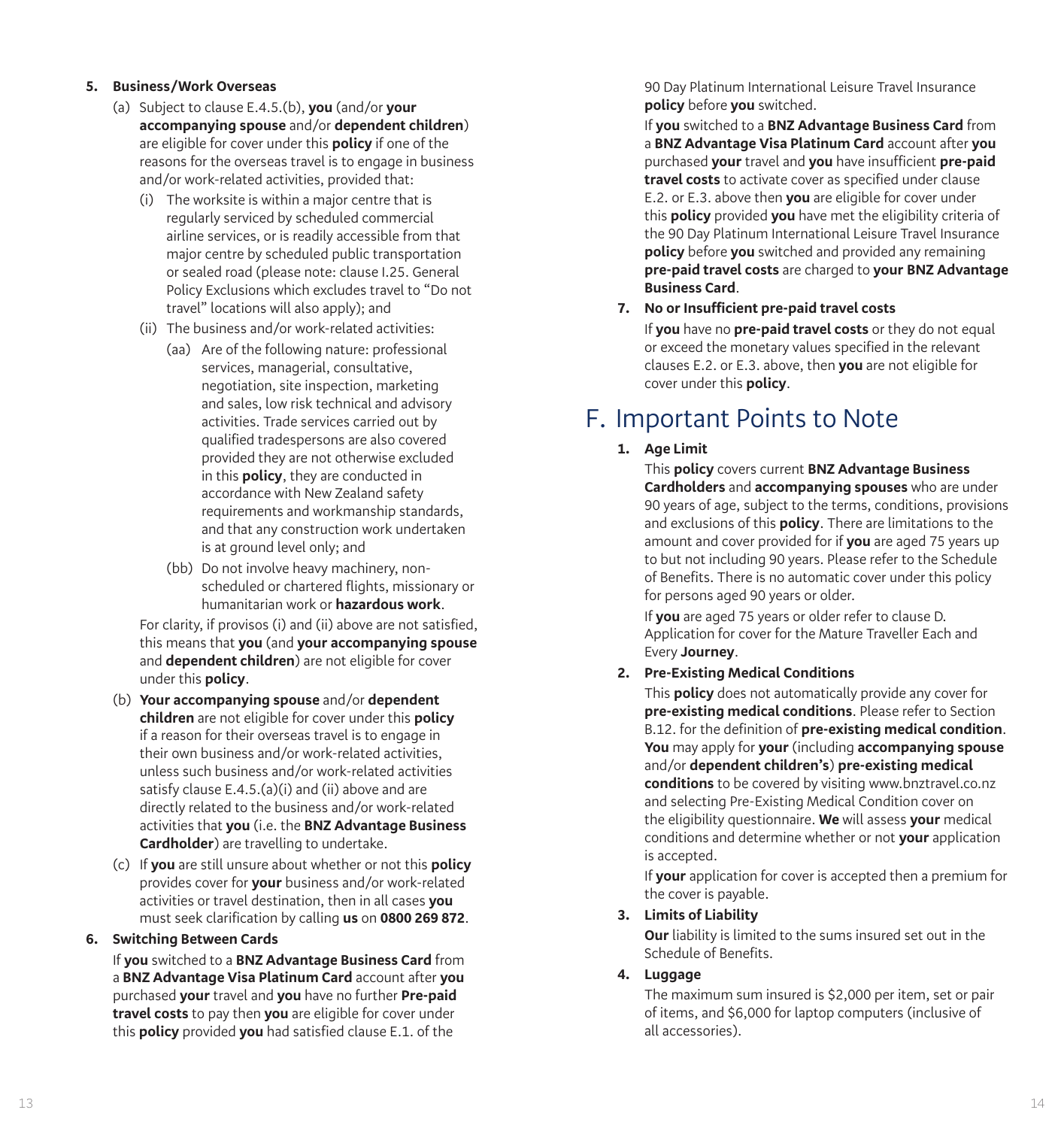# **5. Safety of Your Belongings**

**You** must take all reasonable precautions to safeguard **your** property. Leaving personal belongings unattended in **public places** is not considered by **us** to be taking reasonable precautions.

### **6. Losses**

 All losses under section J.2. (Luggage, Personal Effects and Travel Documents) must be reported to the appropriate authority within twenty-four (24) hours and a written acknowledgment obtained. The appropriate cancellation measures must also be taken.

# **7. Keep Receipts**

 Receipts for claimable expenses and items purchased by **you** must be retained to support **your** claim. It is recommended for security purposes that receipts for purchases be kept separately from the items obtained.

# **8. New Zealand Ministry of Foreign Affairs and Trade**

**You** are not covered for travel into and within a location that is listed as an 'Do not travel' location on the Ministry of Foreign Affairs and Trade website (safetravel.govt.nz). **You** may be covered for cancellation costs under section J.1.1. (Cancellation) if **you** decide to cancel or curtail **your journey** because the location(s) in **your** planned itinerary are upgraded or added to the Ministry of Foreign Affairs and Trade list of 'Do not travel' locations after **you** have activated cover under this **policy**.

# **9. Exclusions and Conditions**

**You** should take special note of the General Policy Conditions, General Policy Exclusions, and the conditions and exclusions included in sections  $11 - 10$ .

# **10. Interpretation**

 Certain words in this **policy** wording have special meanings that apply when they appear in bold font. These are defined in section B Definitions.

# G. Continuation of cover

- **1.** If **your** return to New Zealand is delayed by reason of either:
	- (a) Travel delay; or
	- (b) **Your** illness/injury, and the reason is a covered event under **your policy**,

 **you** are automatically insured under this **policy** up to a further ninety (90) consecutive days provided:

- (i) **You** have obtained approval from **AIG Travel**, as soon as is possible, for this extension;
- (ii) **You** return to New Zealand as soon as the reason for the travel delay is removed or **you** have recovered from **your** illness/injury; and
- (iii) **You** follow the direction/advice of **AIG Travel**.

# H.General policy conditions

# **1. General**

 At the time of this insurance becoming effective **you** must be fit to travel and not be aware of any circumstances which could lead to cancellation or disruption of the **journey**.

# **2. Health Changes**

**You** must notify **us** of any change in health or medical condition that occurs prior to departure from New Zealand, otherwise the new condition or consequences of **your** change in health may not be covered under the **policy** once **your journey** commences. **We** reserve the right to review the cover granted including withdrawing or amending cover previously approved for the **journey**.

# **3. Excess**

**You** must pay the first \$200 of each and every claim arising from the same event under:

- (a) Section J.1. Cancellation, Overseas Medical and Additional Expenses;
- (b) Section J.2. Luggage, Personal Effects and Travel Documents;
- (c) Section J.3. Personal Liability; and
- (d) Section J.4. Rental Vehicle Collision Damage and Theft Excess Cover.

# **4. Loss**

If **you** have a loss, **you** must:

- (a) Do what **you** can to prevent any further loss or expense; and
- (b) Not admit liability for the loss.

# **5. Emergency Assistance Requirements**

 If **you** require hospitalisation or emergency transportation services or need to return to New Zealand early for any reason and want **us** to pay, **you** must contact **AIG Travel** and obtain approval before arrangements are made. Failure to do so may affect **your** claim. **You** are expected to follow the advice and instruction of **AIG Travel** and where required, **our** advice and instructions.

**6. Currency**

 All dollar limits within this **policy** are stated in New Zealand currency.

**7. New Zealand Law**

 This **policy** is governed by and construed according to New Zealand law. The Courts of New Zealand have exclusive jurisdiction to settle any dispute arising out of or in connection with this **policy**. The parties agree that the Courts of New Zealand are the most convenient Courts to settle any such dispute and no party will argue to the contrary.

### **8. The Fair Insurance Code**

AIG Insurance New Zealand Limited, as a member of the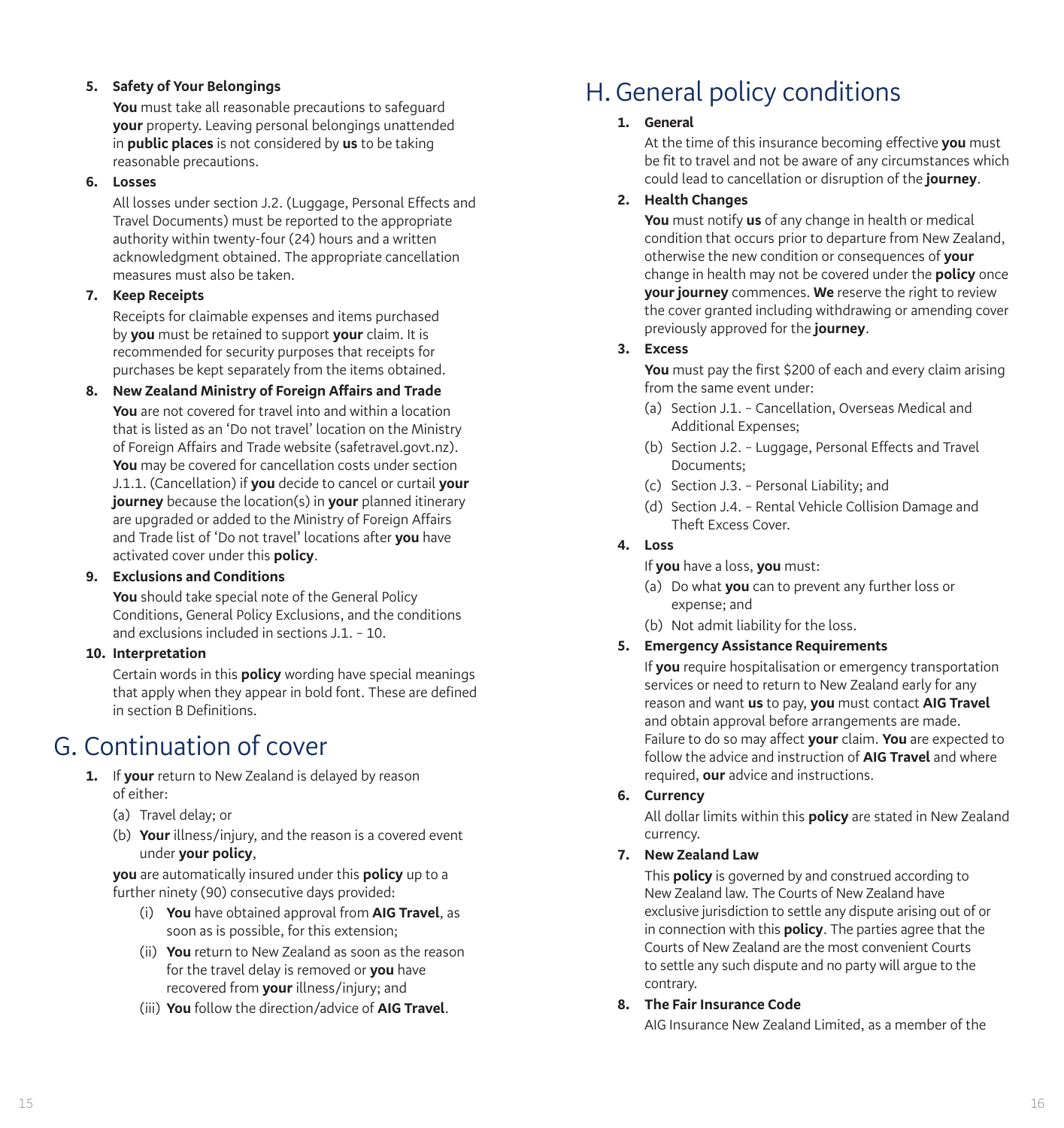Insurance Council of NZ Incorporated, subscribes to the Fair Insurance Code. If **you** are unhappy with the service **you** have received from **us you** should contact **us**. **We** have an internal complaints process and undertake to investigate **your** concerns promptly and fairly. **You** may contact **us** to make a complaint by telephone, by email or in writing. **We** are also a member of an independent dispute resolution scheme operated by Financial Services Complaints Limited (FSCL) and approved by the Ministry of Consumer Affairs. **Your** complaint will be referred to FSCL if **we** have reached a "deadlock" in trying to resolve it. FSCL's contact details are info@fscl.org.nz or telephone 0800 347 257. Full details of how to access the FSCL scheme can be obtained on their website fscl.org.nz. There is no cost to **you** to use the services of FSCL.

#### **9. Cancellation**

- (a) Pursuant to BNZ's agreement with **us**, this **policy** may be cancelled at any time, provided that BNZ shall give **you** fourteen (14) days' written notice of any cancellation to **your** last known address.
- (b) If **your BNZ Advantage Business Card** account is cancelled by either **you** or BNZ, **your** cover will cease immediately.

#### **10. Changes to this policy**

 Pursuant to its agreement with **us**, and subject to agreement from **us**, BNZ may change, add to, delete or replace the terms and conditions of this **policy** at any time by giving **you** fourteen (14) days' written notice to **your** last known address.

### **11. Subrogation**

**You** must provide **us** immediately with full particulars of any claim made against **you** by any other person, all legal documents served on **you** and allow **us** the sole option to negotiate settlement of, or defend the claim in **your** name.

#### **12. Other Cover**

 There is no cover under this insurance for a loss or event or liability which is covered under any other insurance **policy**, health or medical scheme, Act of Parliament or to the extent that free health care or treatment is available in New Zealand or under any reciprocal health agreement between the Government of New Zealand and the Government of any other country. **We** will however, pay the difference between what is payable under the other insurance **policy**, health or medical scheme, Act of Parliament or reciprocal health agreement and what **you** would otherwise be entitled to recover under this insurance.

# **13. Fraudulent Claims**

 If any claim is in any respect fraudulent or if any fraudulent means or devices are used by **you** or anyone acting on **your** behalf to obtain any benefit under this **policy** then any amount payable in respect of such claim shall be forfeited.

# I. General Policy Exclusions

**We** will not pay under any section of this **policy** for claims arising directly or indirectly out of:

- **1. War**, civil **war**, invasion, insurrection, revolution, use of military power or usurpation of government or military power.
- **2.** The intentional use of military force to intercept, prevent, or mitigate any known or suspected **terrorist act** .
- **3.** Any **terrorist act** .
- **4.** Radioactive contamination or radioactivity in any form whatsoever whether occurring naturally or otherwise.
- **5.** Riot or civil commotion unless **you** have already left New Zealand or **you** have paid for **your** travel and accommodation and **your** cover under this **policy** was activated for the **journey** prior to the riot or civil commotion.
- **6.** Circumstances where **you** can recover **your** loss or costs from any other source.
- **7.** Consequential loss, or loss of enjoyment.
- **8.** Any professional sporting activities.
- **9.** Hazardous sports or activities including but not limited to racing (other than on foot), mountaineering involving use of ropes or guides, rock-climbing, ocean yachting, underwater activities involving use of underwater breathing apparatus (unless **you** hold an open water diving certificate or are diving with a qualified instructor), motor cycling (unless **you** are riding a motor cycle with an engine capacity of 200cc or less and hold a motorcycle licence as required by the country **you** are in, but always excluding motorcycle racing), skydiving, hang-gliding, hunting.
- **10.** Deliberate exposure to exceptional danger unless in an attempt to preserve life, **your** own or others.
- **11.** Suicide, attempted suicide, intentional self-injury, any psychological, psychiatric, psychosomatic, nervous condition, or insanity of **you** or of any other person on whom **your** travel depends.
- **12.** A sexually transmitted disease of any sort, Acquired Immune Deficiency Syndrome (AIDS), or AIDS Related Complex (ARC) or Human Immunodeficiency Virus (HIV).
- **13. You** being under the influence of alcohol or any drug other than a drug administered or prescribed by a legally qualified medical practitioner.
- **14.** Any **pre-existing medical condition** of **yours**, unless **you** have applied to **us** and **we** have agreed in writing to cover **your pre-existing medical condition**; and **you** have paid the additional premium surcharge.
- **15.** Any **pre-existing medical condition** of any **relative**, travelling companion or any other person whose state of health will affect **your journey** .
- **16.** Pregnancy or childbirth (except for an unexpected medical complication or emergency when **you** are no more than twenty- six (26) weeks pregnant at the time the unexpected medical complication or emergency occurs).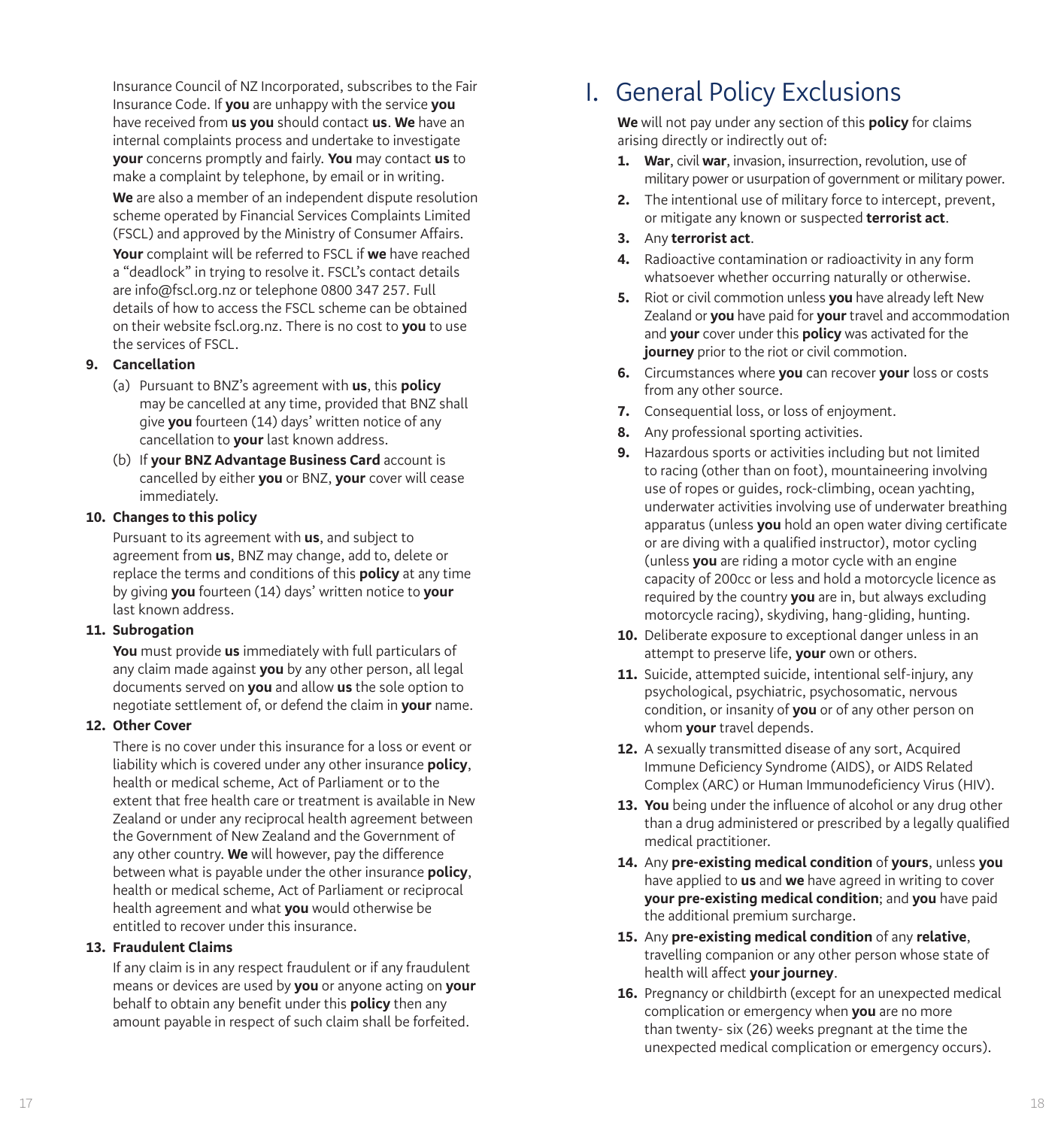- **17. You** travelling against medical advice or when **you** ought reasonably to know that **you** are unfit to do so.
- **18.** Any potentially fatal condition which has been diagnosed or any condition for which **you** are travelling to seek medical or other treatment.
- **19. You** or **your family** engaging in any illegal conduct or criminal act.
- **20.** Confiscation or destruction by customs or any other authorities.
- **21.** Any interference with **your** travel plans by a government, government regulation or official authority including but not limited to refusal of a visa or permit to **you** or to any **relative** or travelling companion or restriction of access to any locality.
- **22.** The refusal, failure or inability of any person, company or organisation, including but not limited to any airline, other transportation provider, hotel, car rental agency, tour or cruise operator, travel wholesaler, booking agent or other provider of travel or tourism related services, facilities or accommodation, to provide services, facilities or accommodation, by reason of their own **financial default** or the **financial default** of any person, company or organisation with whom or with which they deal.
- **23.** Any loss as a result of **you** being a crew member or pilot of any **transport** or private aircraft.
- **24. You** not taking precaution to avoid a claim after there was warning in the mass media.
- **25.** An event that occurs in a location listed as 'Do not travel' by the New Zealand Ministry of Foreign Affairs and Trade on their website www.safetravel.govt.nz, unless the location was upgraded or added to the list after the commencement of **your journey** .
- **26.** Overseas travel that to any extent involves **you** (and/or **your accompanying spouse** and/or **dependent children**) engaging in business or work-related activities involving heavy machinery, non-scheduled or chartered flights, travel for missionary or humanitarian purposes, or **hazardous work** .
- **27.** Any claim relating directly or indirectly to:
	- (a) an epidemic or pandemic (including, but not limited to, COVID-19 and any mutation, strain, or variation of COVID-19) declared by a governmental body, official health authority or the World Health Organisation; or
	- (b) any disease (including any mutation, strain, or variation of any such disease) or event declared by the World Health Organisation as a public health emergency of international concern; or
	- (c) the threat or fear of any such epidemic, pandemic, disease or event.

 This exclusion 27 will not apply to claims permitted under Section J. 11. – Epidemic and Pandemic Cancellation, Overseas Medical and Additional Expenses.

**28. We** will also not be liable:

 To provide any coverage or make any payment hereunder if to do so would be in violation of any sanctions law or regulation which would expose **us**, **our** parent company or **our** ultimate controlling entity to any penalty under any sanctions law or regulation.

# J. Policy Sections

# **Section J. 1. – Cancellation, overseas medical and additional expenses**

- **1.** Cancellation
	- (a) **We** will pay the non-refundable unused portion of travel or accommodation arrangements paid for in advance by **you** following cancellation, alteration, curtailment, or incompletion of **your journey** due to:
		- (i) The unforeseeable death, accidental injury, or illness of **your relative**, business partner or travelling companion;
		- (ii) **Your** unforeseeable death, accidental injury or illness - provided that a claim is not also paid in respect of **your** death under section J.5.
		- (iii) Any other unforeseeable circumstances (other than death, accidental injury, or illness) outside **your** control; and
	- (b) **We** will also pay travel agents' cancellation fees of up to \$500 if incurred.
	- (c) The following provisions shall apply to section J.1.1.:
		- (i) Cancellation insurance will commence from the time **you** activate cover under this **policy** for **your journey** in accordance with clause E. Insurance Activation clause.
		- (ii) If **you** redeemed frequent flyer points or Fly Buys points in exchange for an airline ticket for **your journey**, **we** will pay **you** for the points lost following cancellation of **your** ticket. If this subsection  $1.1.1(c)(ii)$  applies then:
			- (aa) Before **you** submit a claim to **us** for a loss of points, **you** must first request **your** frequent flyer points or Fly Buys points be refunded by the provider; and
			- (bb) If the provider will not refund **your** points **we** will pay **you** the cost of the equivalent class air ticket based on the quoted retail price at the time the ticket was issued, or replace **your** points, at **our** sole discretion; or
			- (cc) If the provider will only refund a portion of **your** points, **we** will pay **you** the cost of the equivalent class air ticket based on the quoted retail price at the time the ticket was issued, less the value of the portion of **your** points refunded back to **you**, or replace the portion of **your** points not refunded by the provider, at **our** sole discretion.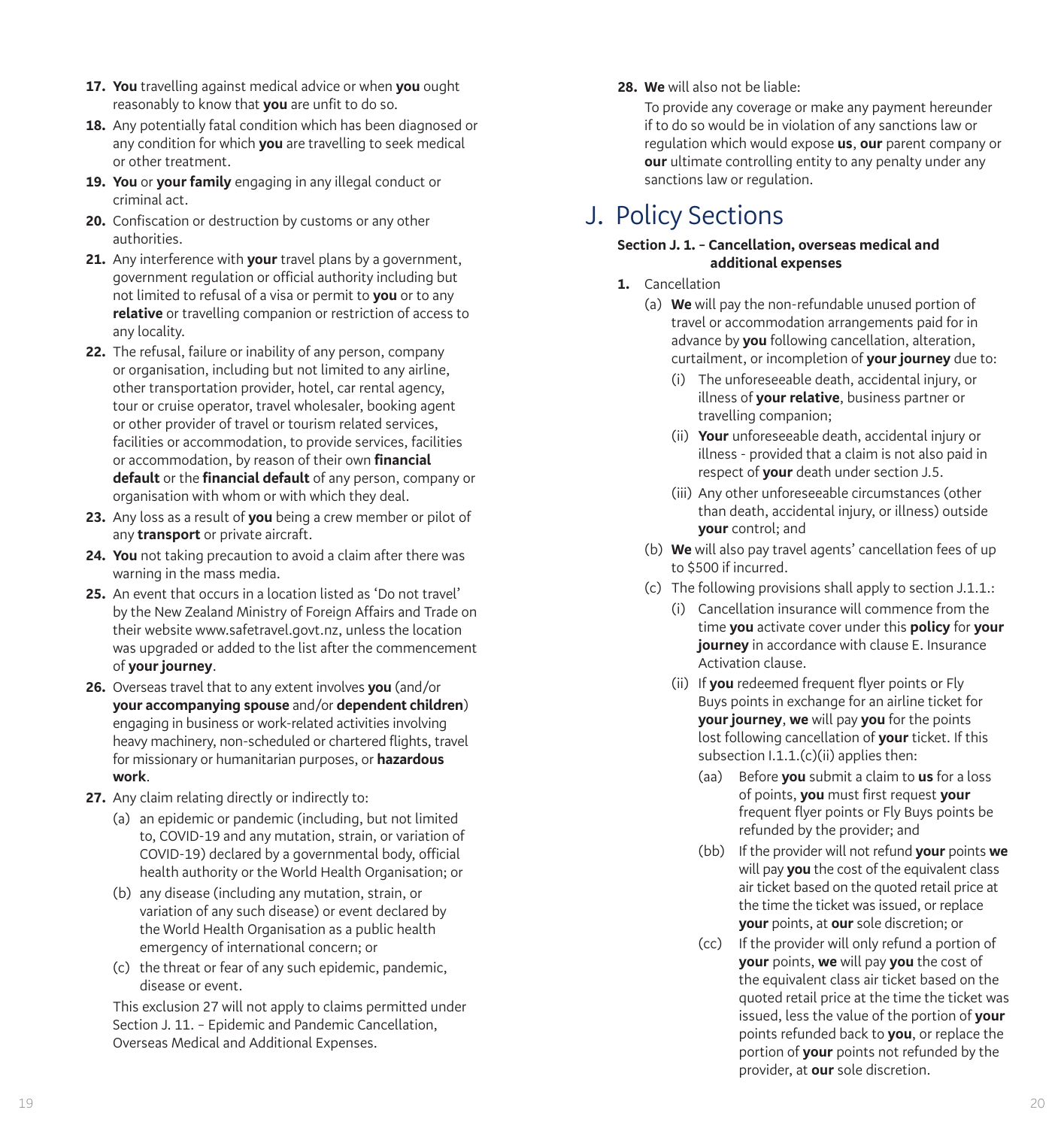- **2.** Overseas Medical and Associated Expenses
	- (a) **We** will pay **your** reasonable medical, surgical, hospital, ambulance, and nursing home expenses and the cost of other treatment, including emergency dental costs for the relief of sudden and acute pain, given or prescribed by a legally qualified medical practitioner (other than **you** or a member of **your family**) and necessarily incurred outside New Zealand, as a result of **you** suffering an accidental injury or illness during the **journey** .

 If **you** are hospitalised **you** must contact **AIG Travel**  as soon as possible. Ring the operator in **your** current locality to book a reverse charge call to +64 (9) 359 1687.

- (b) **We** will pay **your** reasonable extra travel and accommodation expenses (including the costs of meals over and above the amount **you** had already budgeted for, less any refund received for the unused pre-paid travel and accommodation arrangements) actually and necessarily incurred on the written advice of a legally qualified medical practitioner (other than **you** or a member of **your family**), as a result of **you** suffering an accidental injury or illness during the **journey** .
- (c) **We** will pay the reasonable extra travel and accommodation expenses (less any refund received for the unused pre-paid travel and accommodation arrangements) actually and necessarily incurred on the written advice of a legally qualified medical practitioner (other than **you** or a member of **your family**) and with **our** written agreement, for one person to travel to, remain with, or accompany **you** back to **your** residence in New Zealand, as a result of **you** suffering an accidental injury or illness during the **journey** .
- (d) **We** will pay for ongoing medical expenses **you** incur within the three (3) months after **you** return to New Zealand up to a maximum of \$1,000, provided that the expenses relate to a condition which first manifested itself and for which medical treatment was first received during the **journey** .
- **3.** Interruption and Curtailment
	- (a) **We** will pay **your** reasonable extra travel and accommodation expenses (including the cost of meals over and above the amount **you** had already budgeted for less any refund received for the unused pre-paid travel and accommodation arrangements) actually and necessarily incurred due to:
	- (b) The unforeseeable death, accidental injury, or illness of **your relative**, business partner or traveling companion; or
	- (c) Any other unforeseeable circumstances (other than death, accidental injury, or illness) outside **your** control.

# **4. Bed Care** Patient Benefit

**We** will pay \$50 for each continuous twenty-four (24) hour period **you** are confined in a hospital as a **bed care** patient overseas, as a result of **you** suffering an accidental injury or illness during **your journey** up to a maximum of \$5,000 per person. Claims must be supported by written confirmation from the hospital of the length of **your** stay.

# **5. Burial Expenses/Return of Mortal Remains**

 In the event of **your** death, **we** will pay the reasonable cost of returning **your** remains to **your** residence in New Zealand, or for the funeral or cremation costs if **your** body is buried or cremated at the place of **your** death.

- **6. Travel Delay**
	- (a) If **your** scheduled **transport** is delayed for six (6) hours or more for reasons outside **your** control and **you** cannot claim the expenses from anyone else, **we** will pay for **your** reasonably incurred expenses up to \$250 for a single person and \$500 for **families** for the first day of delay. For each additional twelve (12) hour period, **we** will pay up to \$250 for a single person and \$500 for **families**. The maximum **we** will pay for any one continuous delay period is \$750 for a single person and \$1,000 for **families** .
	- (b) If **you** claim the benefit set out in subsection J.1.6.(a) above, **we** will not pay for any accommodation, meals or other travelling expenses under any other subsection of section J.1.

# **Exclusions Applicable to Section J.1.**

In addition to the General Policy Exclusions, **we** will not pay:

- **1.** The non-refundable unused portion of travel or accommodation arrangements where alternative travel or accommodation is paid for by **us** as part of a claim under this **policy** .
- **2.** Costs arising out of **your** failure to return to New Zealand after the date when in the opinion of **our** medical advisor, **you** may have safely been repatriated to New Zealand at **our** expense, or after the time when **you** failed to follow **our** instructions or those of **AIG Travel** .
- **3.** Medical, surgical, hospital, ambulance, and nursing home expenses, and other costs of treatment, including dental treatment, incurred more than twenty-four (24) months after the accidental injury or illness which is the subject of the claim, first occurred.
- **4.** Expenses incurred for continuing treatment including any medication commenced prior to the date the travel was purchased, and which **you** have been advised to continue during the **journey**, unless such medication was stolen during **your journey** .
- **5.** Costs for private medical treatment overseas where public care or treatment is available in any country under any reciprocal health agreement between the New Zealand and foreign governments.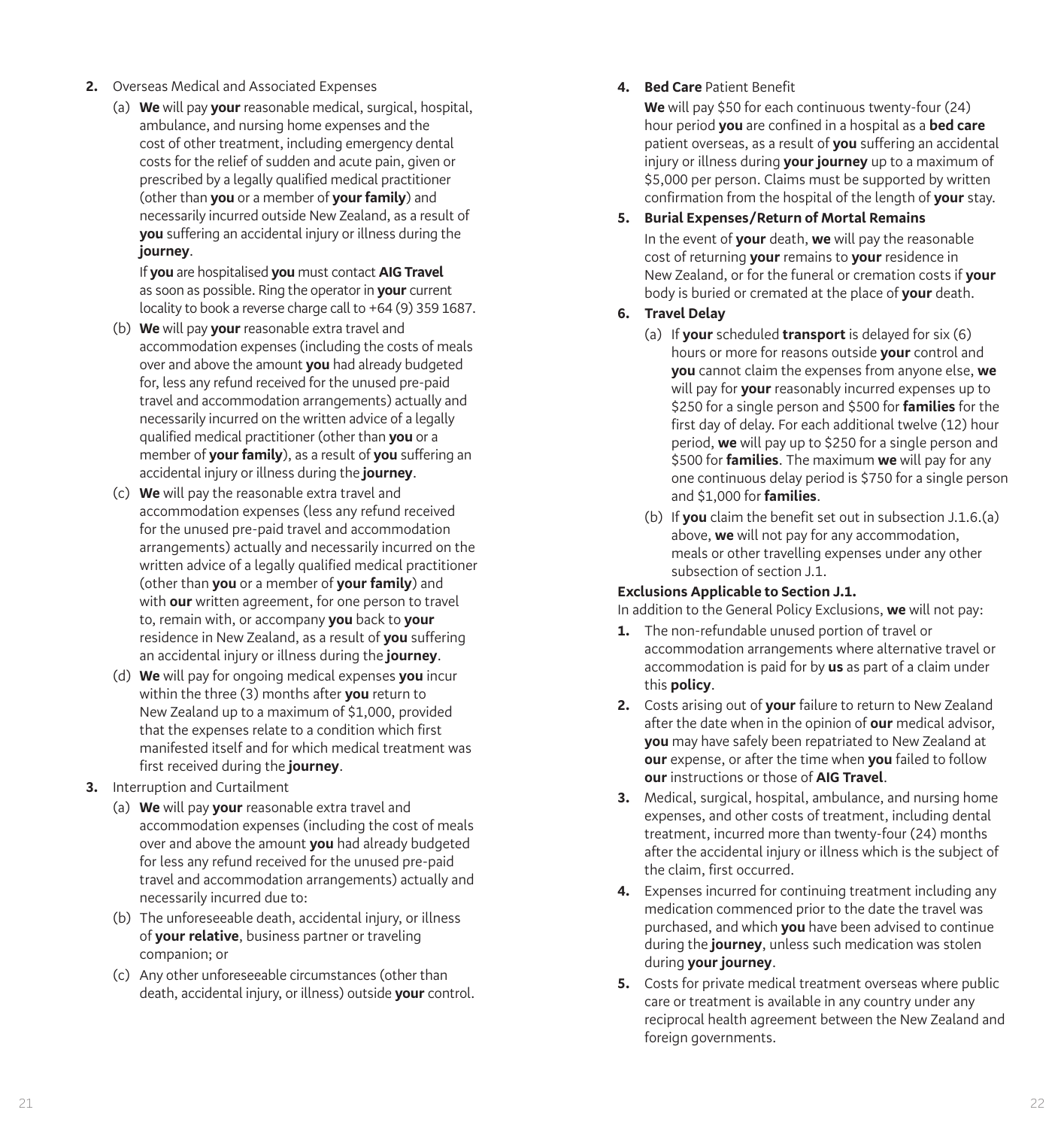- **6.** Expenses incurred for dental treatment due to normal wear and tear, or the normal maintenance of dental health.
- **7.** Claims arising from delays caused by carriers or re-scheduling. This exclusion does not apply to travel delay covered under subsectionJ.1.6.(a).
- **8.** Claims arising:
	- (a) from any business commitment, financial or contractual obligation, including those of any travelling companion or person on whom the travel depends, or:
	- (b) from when **you** or any person with whom **you** are travelling choose to change **your** dates of travel or travel itinerary, or choose not to travel;

 In each case except for **your** being retrenched from **your** usual full time employment in New Zealand.

- **9.** Claims arising from the inability of any tour operator or wholesaler to complete arrangements for any tour due to a deficiency in the number of people required to commence any tour or **journey** .
- **10.** Any claim arising from travel restrictions due to government orders, advisories, regulations, directives or border closures relating to an epidemic or pandemic (including, but not limited to, COVID-19 and any mutation, strain, or variation of COVID-19) declared by a governmental body, official health authority or the World Health Organisation.

# **Section J.2. – Luggage, Personal Effects and Travel Documents**

- **1.** Lost or Damaged Property
	- (a) **We** will pay for the accidental loss of, theft or damage to **your** accompanied luggage and personal effects during **your journey**. **We** may choose to replace, repair, or pay for the loss in cash, after making allowance for depreciation, and wear and tear.
	- (b) The maximum amount **we** will pay for any one item, set or pair of items is \$2,000, except for laptop computers (inclusive of all accessories) which is \$6,000.
	- (c) Specified Items:

 **You** can arrange cover for high value items of accompanied luggage and personal effects by visiting www.bnztravel.co.nz and selecting specified item cover on the eligibility questionnaire. Specified item cover increases the maximum amount payable for any one item or set of items.

 (i) This increased limit will be up to the nominated item's (or set or pair of items) current value or \$10,000, whichever is the lesser. **You** must provide receipts or a valuation to support **your** application for cover at time of claim. Bicycles, surfboards and sporting equipment cannot be nominated as specified items.

- (ii) Please note that specified items are an extension to **your** item limit, not the section J.2. (Luggage, Personal Effects and Travel Documents) limit, which remains at \$10,000 per person (\$20,000 per **family**).
- **2.** Emergency replacement of luggage

**We** will pay for the emergency replacement of luggage up to \$300 for a single person and \$600 in total for a **family** if **your** total luggage is delayed, misdirected or temporarily misplaced by any carrier for more than twelve (12) hours. Claims must be supported by written confirmation from the carrier responsible and receipts for the replacement items **you** needed to purchase.

**3.** Replacement of Travel Documents

**We** will pay for the non-recoverable cost of replacing personal travel documents, credit cards and travellers cheques taken with **you** on the **journey** .

**4.** Unauthorised use of Travel Documents

**We** will pay for **your** legal liability for payment arising out of unauthorised use of **your** travel documents, credit cards and travellers cheques, following theft during the **journey** by any one person (on the condition that the person responsible is not **your relative**).

# **Conditions Applicable to Section J.2.**

In addition to the General Policy Conditions, the following conditions also apply:

- **1.** All loss or damage attributable to theft or vandalism must be reported to the appropriate authority within twenty-four (24) hours after the discovery of the loss or damage and written acknowledgement obtained.
- **2.** Any loss of credit cards, travellers cheques and travel documents must be reported as soon as possible to the issuing authority and written acknowledgement obtained. The appropriate cancellation measures must also be taken.

# **Exclusions Applicable to Section J.2.**

In addition to the General Policy Exclusions **we** will not pay for:

- **1.** Damage or loss arising from electrical or mechanical breakdown of any item, or loss of data, or replacement or fulfillment of mobile phone contracts.
- **2.** Scratching or breakage of fragile or brittle items. This exclusion does not apply to photographic or video equipment, binoculars, spectacles or contact lenses.
- **3.** Damage or loss arising from wear and tear, deterioration, or losses caused by atmospheric or climatic conditions, mould or fungus, insects, rodents, vermin, or any process of cleaning, ironing, repairing, restoring or alteration.
- **4** . Items of value that have been checked in as luggage (rather than being carried on to the **transport** as carry on luggage). For the purposes of this subclause, "items of value" include but are not limited to specified items, video camera(s), mobile telephone(s), photographic equipment,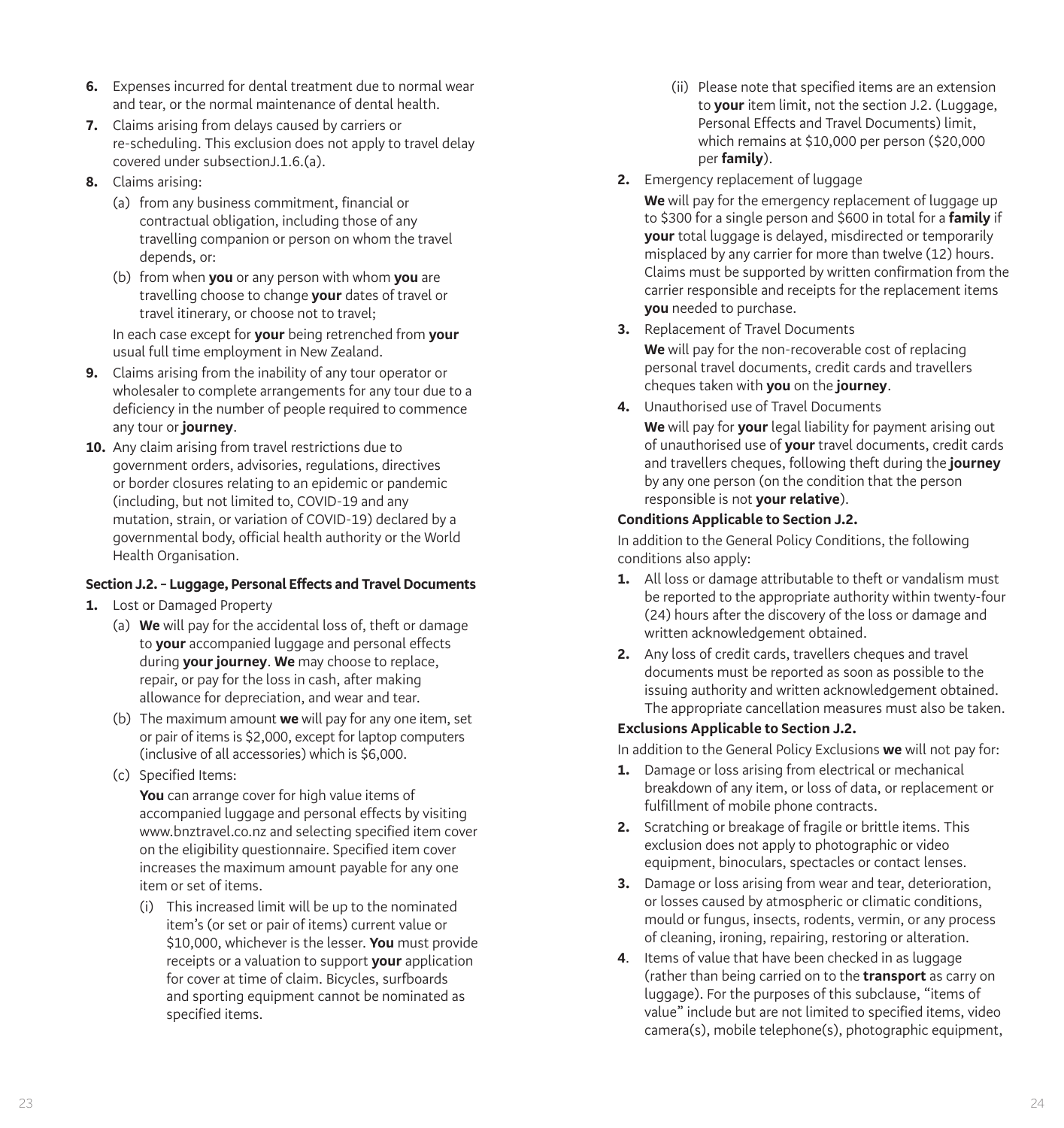personal computer(s), jewellery or watches, as well as any accessories to such items.

- **5.** Luggage, personal effects or travel documents left unattended in any **public place** .
- **6.** Luggage, personal effects or travel documents left in an unlocked and unattended vehicle or building.
- **7.** Unaccompanied luggage, or unaccompanied personal effects, or unaccompanied travel documents.
- **8.** Luggage, or personal effects or travel documents shipped under any freight agreement, or items sent by postal or courier services.
- **9.** Loss or damage to sporting equipment and clothing or bicycles whilst in use, household effects, furniture and furnishings, or any means of **transport** or parts and accessories of that **transport** .
- **10.** Any goods that are intended for sale or trade.
- **11.** Losses due to devaluation or depreciation of currency.
- **12.** Loss or theft of cash.

## **Section J.3. – Personal Liability**

**We** will pay all damages and compensation, including legal expenses incurred with **our** written consent, but not exceeding the sum insured shown in the Schedule of Benefits, **you** are legally liable to pay as a result of **your** negligence during the **journey** causing:

- (a) Bodily injury including death or illness; or
- (b) Loss of or damage to property.

### **Conditions Applicable to Section J.3.**

In addition to the General Policy Conditions, the following condition also applies:

**1.** It is a condition of payment under this section J.3. that **you** must not admit fault or liability to any other person without **our** prior written consent.

### **Exclusions Applicable to Section J.3.**

In addition to the General Policy Exclusions, **we** will not pay damages, compensation or legal expenses in respect of any liability directly or indirectly arising out of or in connection with:

- **1.** Bodily injury to **you** or any member of **your family** ordinarily residing with **you** .
- **2.** Bodily injury to any of **your** employees arising out of or in the course of employment.
- **3.** Loss of or damage to property owned by, or in the control of, **you** or any member of **your family** ordinarily residing with **you** .
- **4.** Loss of or damage to property owned by, or in the control of, **your** employees arising out of or in the course of employment.
- **5.** Loss of or damage to property or bodily injury, arising out of **your** ownership, use or possession of any mechanically propelled vehicle, aircraft or waterborne craft.
- **6.** Loss of or damage to property, or bodily injury arising out of, **your** business, trade or profession including professional advice given by **you** .
- **7.** Any contract unless such liability would have arisen in the absence of that contract.
- **8.** Judgments which are not established by a court in the country in which the event occurred giving rise to **your** legal liability.
- **9.** Punitive, aggravated or exemplary damages.
- **10.** Any fine or penalty.
- 11. Loss which would be covered under the Accident Compensation Act 2001, or an industrial award.

### **Section J.4. – Overseas Rental Vehicle Collision Damage and Theft Excess Cover**

**We** will reimburse **you** for any excess or deductible which **you** become legally liable to pay during the **journey** in respect of theft or damage to a rental vehicle during the rental period if:

- (a) The hiring arrangement incorporated comprehensive motor insurance against damage to or theft of the rental vehicle during the rental period; and
- (b) **You** complied with all requirements of the rental organisation under the hiring agreement and of the insurer under such insurance.

# **Exclusions Applicable to Section J.4.**

In addition to the General Policy Exclusions, **we** will not pay:

- **1.** For damage or theft arising from the operation of the rental vehicle in violation of the terms of the rental agreement or damage or theft which occurs beyond the limits of any public roadway.
- **2.** For wear and tear, gradual deterioration, damage from insects or vermin, inherent vice or damage.

### **Section J.5. – Accidental Death**

- **1.** If **you** die within twelve (12) calendar months as a result of an injury caused by an accident occurring during **your journey**, then:
	- (a) If **you** are a **BNZ Advantage Business Cardholder**, **we** will pay \$100,000 to **your** estate; and
	- (b) If **you** are a **spouse**, **we** will pay \$50,000 to **your** estate.

### **Exclusions Applicable to Section J.5.**

In addition to the General Policy Exclusions, **we** will not pay for:

- **1.** Death caused by illness, disease, suicide or self-inflicted injury.
- **2.** Accidental death of **dependent children** .
- **3.** More than one claim per person, if **you** hold duplicate or multiple cards, from any one accident.

### **Section J.6. – Loss Of Income**

**We** will pay the loss of **your** usual income, up to \$1,000 per week, if **you** are injured overseas during the **journey** as a result of an accident, and within ninety (90) days of being injured **you** lose all **your** income because **you** cannot do **your** normal work when **you** return to New Zealand.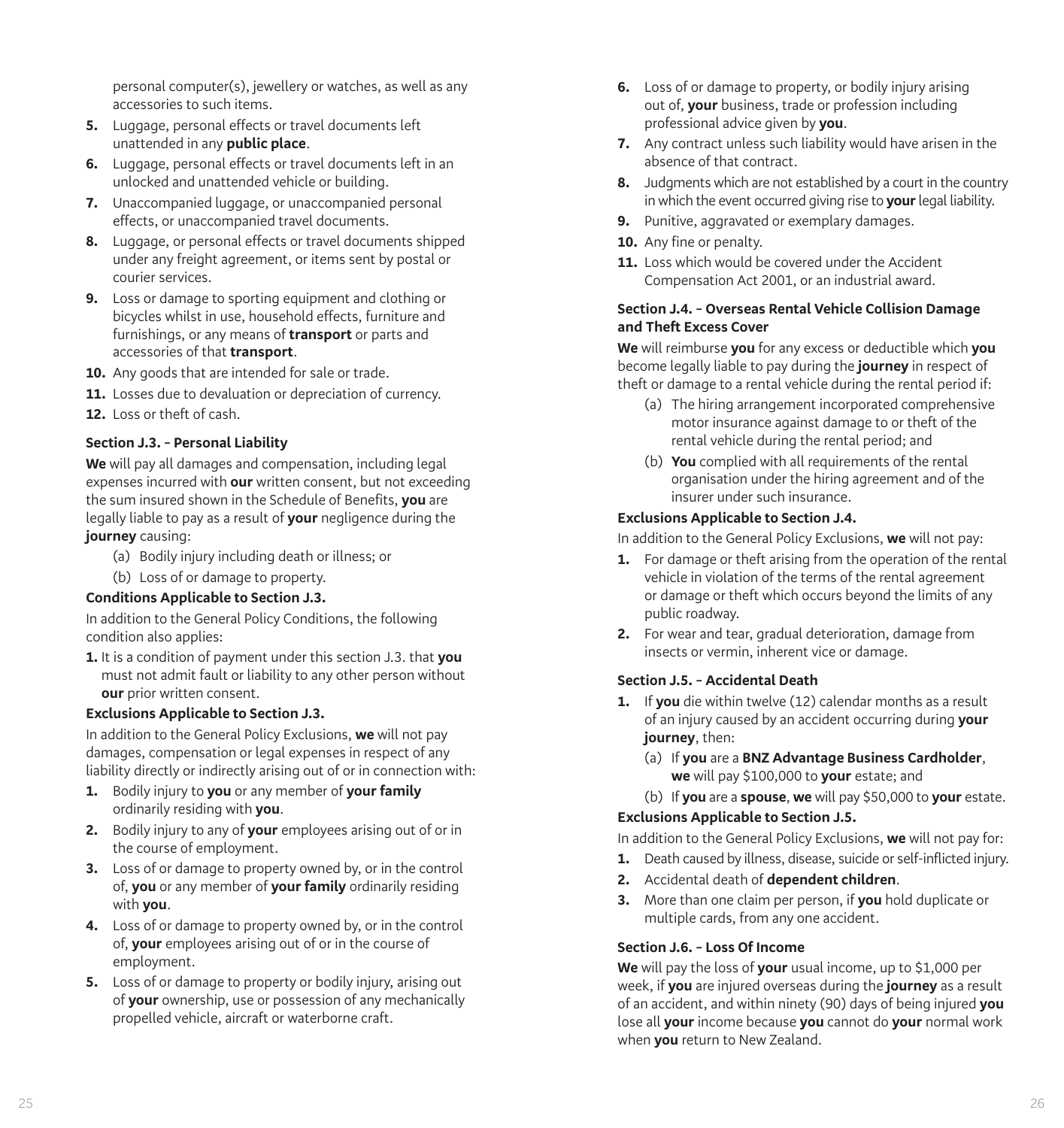# **Exclusions Applicable to Section J.6.**

In addition to the General Policy Exclusions, **we** will not pay for:

- **1.** The first thirty (30) days after **you** planned to resume **your** job.
- **2.** Any further benefit after **we** have paid **you** for three (3) months.
- **3.** Any injury which is covered by any legislation which provides compensation and/or rehabilitation for injury or death caused by accident.
- **4.** Any inability to work as a result of sickness or disease.
- **5.** Loss of income for **BNZ Advantage Business Cardholders** aged 75 years or over.

# **Section J.7. – Hijack and Detention**

If **you** are hijacked or detained illegally against **your** will, **we** will pay\$100 for each consecutive twenty-four (24) hours that **you** are held captive. The most **we** will pay is \$6,000 per person.

## **Section J.8. – Missed Connection**

If **your** trip is for the purpose of attending a wedding, funeral, conference or sporting event which cannot be delayed due to **your** late arrival and the **journey** is delayed because of something unexpected and outside **your** control, **we** will pay **you** the reasonable additional cost of using alternative public **transport** to arrive at **your** destination on time. The most **we** will pay is \$2,000 per person.

### **Section J.9. – Kidnap and Ransom**

- **1. We** will reimburse **you** the **ultimate net loss** of **ransom** paid by **you** following **your kidnapping** during the **journey**. In addition, **we** will pay **your** reasonable expenses, actually and necessarily incurred following receipt of a **ransom** demand after **your kidnapping** during the **journey**, for:
	- (a) Fees and expenses of any independent security consultants retained by **you** as the result of such a demand provided **we** have given **our** consent to the appointment;
	- (b) Interest paid on monies borrowed from a financial institution for the purpose of paying **ransom**. The amount of interest **we** will pay will be for a term not exceeding from thirty (30) days prior to the payment of the **ransom** until the first business day after **you** receive settlement from **us**, on a principal sum not exceeding \$250,000, and for a rate of interest not exceeding 2% above the current overdraft interest rate charged by BNZ; and/or
	- (c) Any other expenses which are incurred for the purpose of investigating, negotiating, or paying a **ransom** demand or costs in recovering **you**, but excluding any expenses, fees or damages incurred as a result of any proceeding brought against **you** arising out of the **kidnapping** or the way it was handled, expenses, losses or damages caused by interruption to any business.

**2.** The maximum amount **we** will pay under this section J.9. is limited to \$250,000.

### **Conditions Applicable to Section J.9.**

In addition to the General Policy Conditions, the following conditions also apply:

- **1. You** must take all reasonable precautions to keep this insurance cover confidential.
- **2. We** will not act as an intermediary or negotiator for **you**, nor will **we** offer direct advice to **you** on dealing with the kidnapper.
- **3.** If anyone receives advice that **you** have or may have been **kidnapped**, they must make every reasonable effort to:
	- (a) Determine whether **you** have been **kidnapped** ;
	- (b) Notify the appropriate law enforcement agency and comply with their recommendations and instructions;
	- (c) Give **us** immediate notification of the **kidnapping** or suspicion of it; and
	- (d) Record the serial numbers or other identifying characteristics of any currency or goods delivered to secure the release of the **kidnapped** person.
- **4.** If investigation establishes collusion or fraud by **you** or any other person, **you** must reimburse **us** for any payment **we** have made under this section.
- **5.** If following **our** payment to **you**, part or all of the **ransom** is recovered **you** are required to reimburse **us** the value of the amount so recovered.

# **Exclusions Applicable to Section J.9.**

In addition to the General Policy Exclusions, **we** will not pay:

- **1.** If **you** have:
	- (a) Had kidnap insurance declined, cancelled or issued with special conditions in the past;
	- (b) Suffered a **kidnapping** or attempted **kidnapping** in the past; or
	- (c) Had an extortion demand made against **you** in the past; or
- **2.** For **kidnapping** occurring in Mexico or in any country located in Central or South America.

### **Section J. 10. – Epidemic and Pandemic Cancellation, overseas medical and additional expenses**

- **1.** If **you**, or **your relative**, is medically diagnosed with an epidemic or pandemic disease (including, but not limited to, COVID-19 and any mutation, strain, or variation of COVID-19) or any disease declared by a governmental body, official health authority or the World Health Organisation to be a public health emergency of international concern **we** will pay covered claims under the following sections;
	- (a) **Section J. 1. 1.** Cancellation, up to a maximum amount payable of \$100,000.
	- (b) **Section J. 1. 2.** Overseas medical and associated expenses, up to a maximum amount payable of \$350,000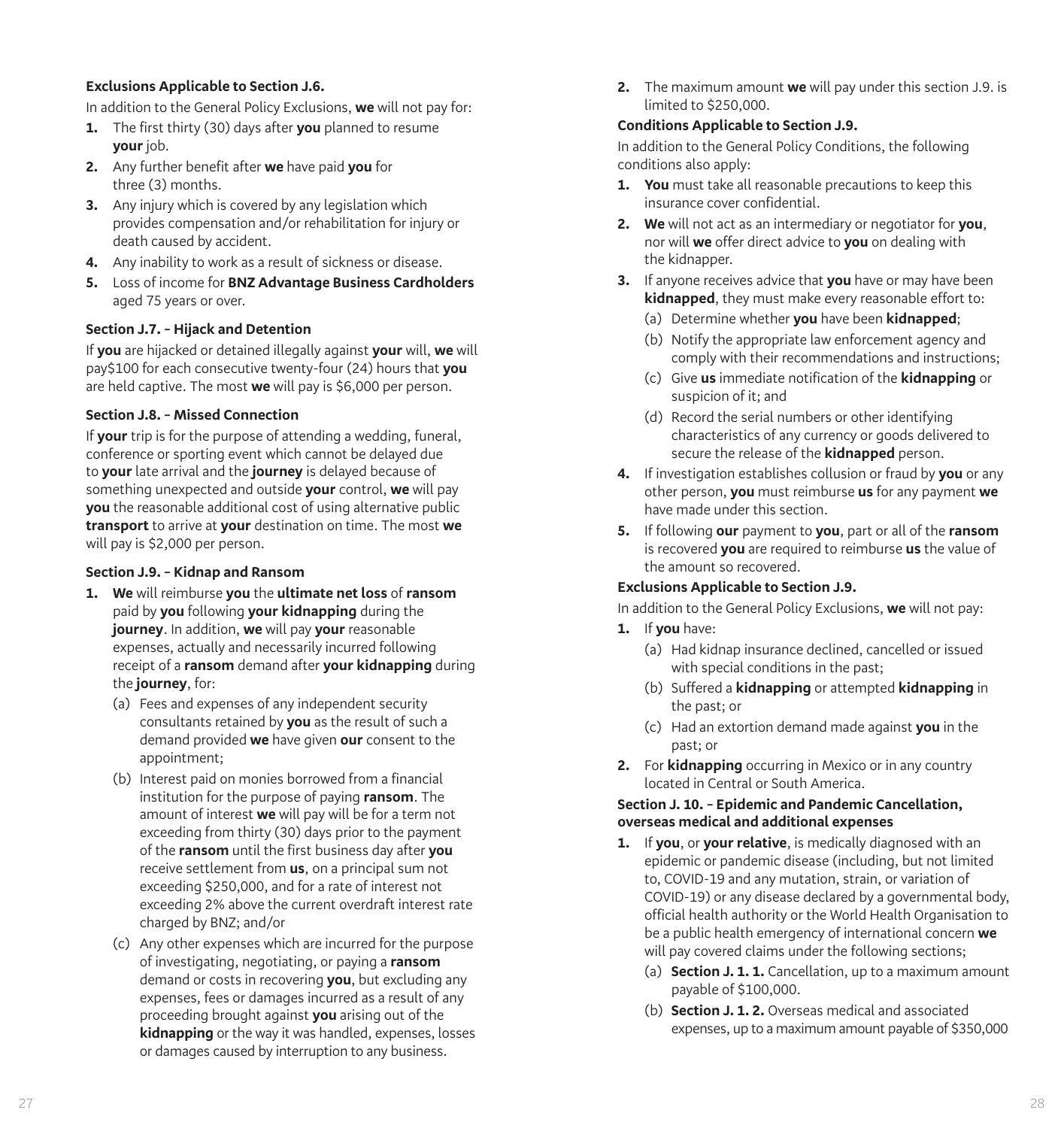- **2.** General Exclusion 27 will not apply to claims made in relation to this section.
- **3.** In all other respects, the terms, conditions, and exclusions detailed in **Section J. 1** remain unchanged.

# K. Administration and Claims Procedures

- **1.** What to Do in the Event of a Claim
	- (a) If **you** require hospitalisation or emergency transportation services or need to return to New Zealand early for any reason and want **us** to pay, **you** must contact **AIG Travel** on +64 9 359 1687 and obtain approval before arrangements are made or as soon possible. Failure to do so may affect **your** claim. **You** are expected to follow the advice and instruction of **AIG Travel** and where required, **our** advice and instructions;
	- (b) For other claim events advise **us** as soon as possible after completion of **your journey**;
	- (c) Submit to **us** all information **we** require in support of **your** claim, including but not limited to;
		- (i) **Your** BNZ Account Statement(s)
		- (ii) A copy of **your** itinerary or overseas return travel ticket;
		- (iii) **Your** bank account number;
		- (iv) Police/Loss Report (where applicable)
		- (v) Medical all original medical accounts, receipts and report(s) from a legally qualified medical practitioner.
		- (vi) Cancellation and additional expenses a letter from the applicable carrier/travel agent confirming cancellation/ refund of **your** travel arrangements and any receipts to support this claim.
		- (vii) Luggage and personal effects proof of ownership e.g. receipts, instruction manuals, replacement prices, repair reports or photos. **You** will be asked to surrender to **us** any damaged goods which cannot be repaired.
		- (viii) **Rental vehicle** collision damage and theft excess – a copy of the rental agreement, accident report, and the repair cost. **You** will need to provide original receipts.
	- (d) For liability claims, do not make any admission or offer. Request the claim against **you** to be put in writing.
	- (e) For cancellation claims under **section J. 1.**, **you** must take steps to minimise **your** losses. As soon as possible after the cancellation **you** must:
		- (i) Recover any refund **you** are entitled to; and
		- (ii) Cancel any other travel or accommodation arrangements that depend on **your** cancelled arrangements and that **you** are now unable to use;
- (iii) In some circumstances **we** may be able to take over or transfer **your** travel or accommodation into **our** name.
- (iv) **You** must notify **us** as soon as **you** become aware of any circumstances that may lead to the cancellation or curtailment of **your journey**;
- (f) For claims under **section J. 2.** (Luggage, personal effects and travel documents), **you** must report all incidents to the local authority within twenty-four (24) hours and a written acknowledgment obtained. **You** must immediately report any luggage loss or damage to the airline or carrier and submit a claim to them. The airline or carrier may be legally liable for the loss or damage.

**Your** claim form will allow **your** electronic submission to **us**. To download a claim form please visit bnztravel.co.nz and click on the claims menu.

# **Our right to defend or recover.**

**You** must provide **us** immediately with full particulars of any claim made against **you** by any other person, and all legal documents served on **you**. **We** have the right to commence or take over legal proceedings in **your** name for the defence or settlement of any claim against **you** in relation to this **policy**, or to sue or prosecute any other party to recover any monies paid by **you** under the **policy**. **You** must co-operate with **us** and do nothing to impede or obstruct **our** rights.

# L. Emergency and Medical Assistance Service

If **you** suffer a claim event overseas or require assistance, simply call **AIG Travel** on +64 (9) 359 1687.

**We** accept reverse charge calls. If reverse charge calls are not available from **your** locality, costs incurred in contacting **AIG Travel** can be included as part of **your** claim. In remote areas **we** encourage **you** to test local phone services to ensure **you** can reach **us** in an emergency.

**AIG Travel** is supported by a worldwide team of highly skilled doctors and medical professionals who are available by telephone twenty-four (24) hours a day for advice and assistance in the event of a medical emergency and any associated problems for travellers outside New Zealand.

- **1. You** must contact **AIG Travel** and obtain approval before arrangements are made if **you**:
	- (a) Require hospitalisation or emergency transportation services; or
	- (b) Need to return to New Zealand early for any reason, and **you** want **us** to pay.

 Failure to contact **AIG Travel** and obtain such approval may affect **your** claim. **You** must follow the advice and instruction of **AIG Travel** and where required, **our** advice and instructions.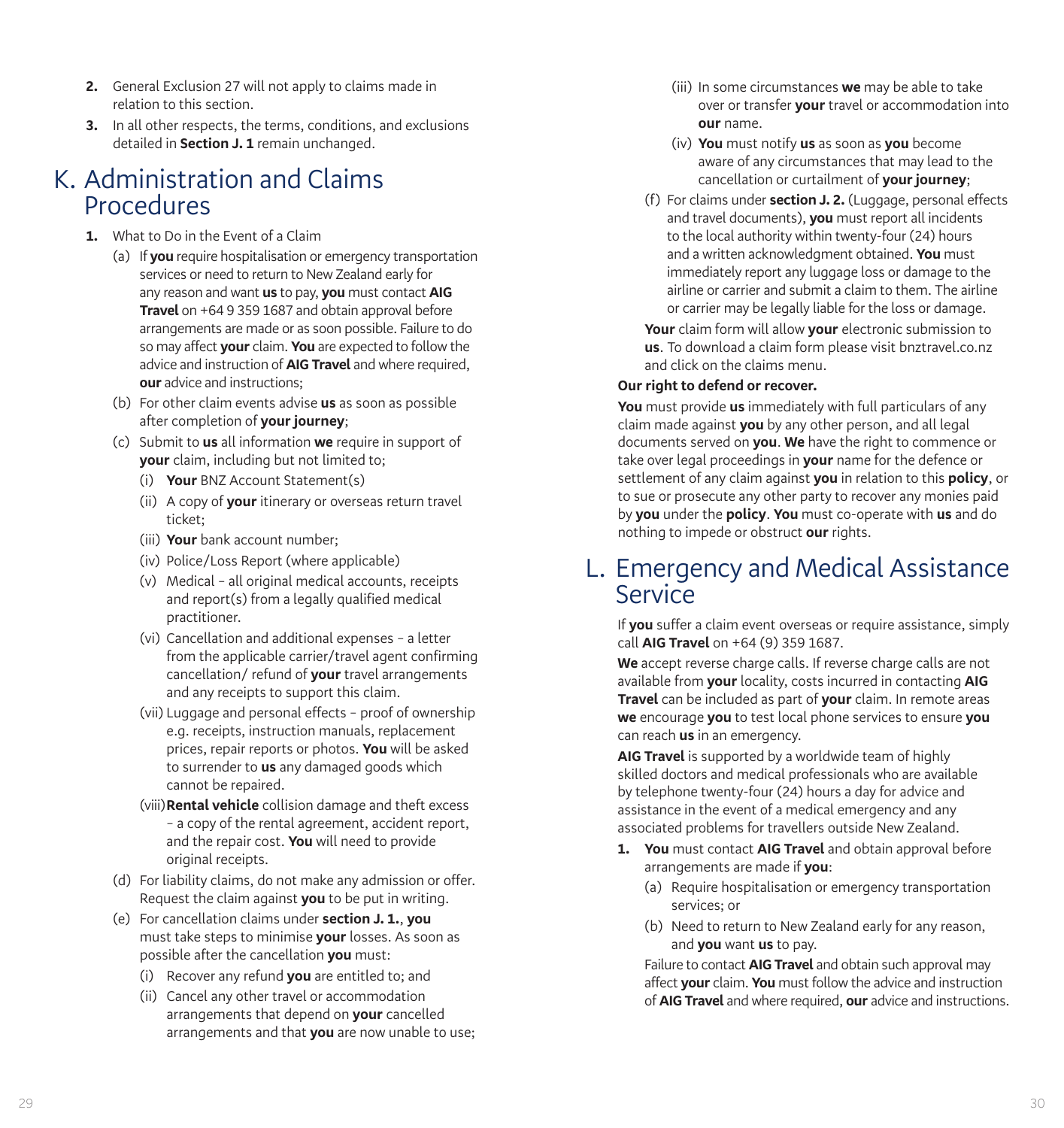# **2. AIG Travel** can help arrange:

- (a) Claims assistance whilst overseas;
- (b) Access to a Registered Medical Practitioner for emergency assistance and advice;
- (c) Emergency transportation to the nearest suitable hospital;
- (d) Emergency evacuation back home if necessary;
- (e) Updates of **your** medical condition for **your family** back home;
- (f) Payment guarantees to hospitals and insurance verification;
- (g) Second opinions on surgery;
- (h) Case management if hospitalised and cost containment and control; and
- (i) Urgent message service and emergency travel planning.

 The overseas assistance service in this benefit is provided by **AIG Travel** in conjunction with **your policy**.

# Part 2

**90 Day Platinum International Leisure Travel Insurance Business Extension**

This Part of **your policy** booklet is only applicable if **you** are a **BNZ Advantage Business Cardholder** AND a **BNZ Advantage Platinum Cardholder**.

**BNZ Advantage Business Cardholder** 

**BNZ Advantage Platinum Cardholder** 

# Part 2 Contents

| A. Introduction                                                                           | 32 |
|-------------------------------------------------------------------------------------------|----|
| B. Description of Platinum Cover Provided                                                 | 33 |
| C. Platinum International Leisure Travel Insurance<br><b>Business Extension</b>           | 33 |
| D. Summary of Business Benefits                                                           | 34 |
| E. Amendments to the BNZ 90 Day Platinum International<br>Leisure Travel Insurance Policy |    |

# A. Introduction

This document is a summary of cover providing important information for cardholders of a BNZ Advantage Visa Platinum Card who also have a **BNZ Advantage Business Card**.

It outlines the 90 Day Platinum International Leisure Travel Insurance Business Extension insurance benefits that form part of the **BNZ Advantage Business Card** offering. These benefits are provided in addition to, and are to be read in conjunction with, the BNZ 90 Day Platinum International Leisure Travel Insurance **Policy** wordings.

A copy of the Platinum **policy** wording incorporating the 90 Day Platinum International Leisure Travel Insurance Business Extension amendments is available at www.bnztravel.co.nz

Important: For this Part 2 to apply **you** must be the holder of a current and valid **BNZ Advantage Business Card** and hold a current and valid BNZ Advantage Platinum Card.

Additional eligibility criteria apply as detailed in this document. If at any time **you** only hold a **BNZ Advantage Business Card** (e.g. because **your** BNZ Advantage Visa Platinum Card has been cancelled) then Part 2 of this document will no longer be applicable to **you** and **you** should refer to Part 1.

If **your BNZ Advantage Business Card** is cancelled then **you** will no longer be eligible for cover where one of the reasons for **your** overseas travel is to engage in business and/or work-related activities. In this case **you** should no longer refer to this **policy** booklet as it will no longer apply to **you**.

This part of the **policy** booklet includes:

**1.** Description of Platinum cover provided: Summarises some of the key features of the BNZ 90 Day Platinum International Leisure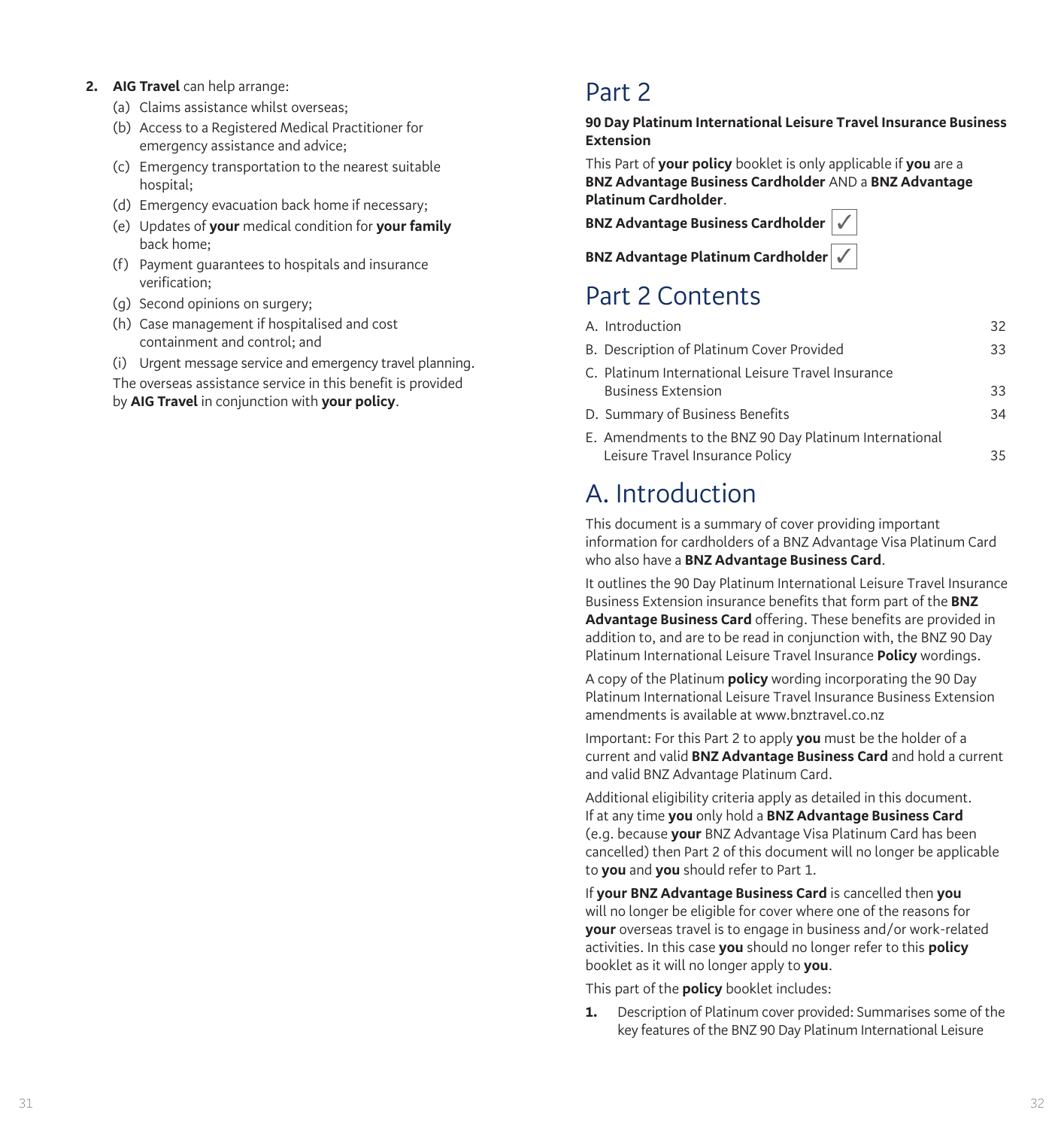Travel Insurance **Policy** available to **you** under the Platinum International Leisure Travel Insurance Business Extension.

- **2.** Summary of business benefits: Summarises some of the key features of the business benefits available to **you** under the Platinum International Leisure Travel Insurance Business Extension.
- **3.** Amendments to the BNZ 90 Day Platinum International Leisure Travel Insurance **Policy**: Are the actual changes made by the Platinum International Leisure Travel Insurance Business Extension to the BNZ 90 Day Platinum International Leisure Travel Insurance **Policy**.

# B. Description of Platinum Cover

The 90 Day Platinum International Leisure Travel Insurance Business Extension has all the same benefits, terms, conditions, exclusions and limitations as the BNZ 90 Day Platinum International Leisure Travel Insurance. In order to understand the insurance, **you** must ensure **you** have read the relevant 90 Day Platinum International Leisure Travel Insurance **Policy** wording.

Some of the key features include:

- **1.** A 90 day maximum trip duration See the BNZ 90 Day Platinum International Leisure Travel Insurance **policy** wording.
- **2.** No cover for **pre-existing medical conditions** See the BNZ 90 Day Platinum International Leisure Travel Insurance **policy** wording.
- **3.** Minimum eligibility criteria See the BNZ 90 Day Platinum International Leisure Travel Insurance **policy** wording.
- **4.** Applicable age limits See the BNZ 90 Day Platinum International Leisure Travel Insurance **policy** wording.
- **5.** Claims arising from certain business commitments or financial or contractual obligations will not receive any benefits under the Cancellation, Overseas Medical and Additional Expenses section of the **policy**. See the BNZ 90 Day Platinum International Leisure Travel Insurance **policy** wording.

# C. BNZ Platinum International Travel Insurance Business Extension

Provided this Part 2 is applicable then, in addition to the benefits provided under the BNZ 90 Day Platinum International Leisure Travel Insurance, the Platinum International Leisure Travel Insurance Business Extension extends limited cover to business travel undertaken by the **BNZ Advantage Business Cardholder** as outlined below.

# D. Summary of Business Benefits

As a **BNZ Advantage Business Cardholder you** can travel under the BNZ 90 Day Platinum International Leisure Travel Insurance Policy for certain business reasons. To be eligible to receive this benefit **you** must be both a **BNZ Advantage Platinum Cardholder** and a **BNZ Advantage Business Cardholder** at the time **you** purchase **your** travel and throughout **your journey**. **You** must also fulfill all other eligibility criteria as noted in the BNZ 90 Day Platinum International Leisure Travel Insurance Policy.

**Your spouse** and **dependent children accompanying you** on a business trip will also be eligible for cover. It is important to note however, that the business extension applies to the **BNZ Advantage Business Cardholder** only and does not apply to business activities undertaken by any **accompanying spouse** or **dependent children** unless those activities relate directly to the business or work-related activities that **you** (i.e. the **BNZ Advantage Business Cardholder**) are travelling to undertake. Cover does not extend to **your spouse** or **dependent children** where a reason for their travel is for them to engage in their own business and/or work- related activities.

In all cases, if **you** are unsure about whether or not **your spouse** or **dependent children** are eligible for cover then **you** must seek clarification by calling the AIG Call Centre on 0800 269 872.

#### **Covered Work-Related Activities**

This extension is intended to cover the **BNZ Advantage Business Cardholder** while on business trips to locations around the world where the worksite is within a major centre that is regularly serviced by scheduled commercial airline services, or is readily accessible from that major centre by scheduled public transportation or sealed road. Please note that clause I.25. General Policy Exclusions, which excludes travel to 'Do not travel' locations listed on www.safetravel.govt.nz, will also apply. In order to be covered, work-related activities must be of the following nature; professional services, managerial, consultative, negotiation, site inspection, marketing and sales, low risk technical and advisory activities. Trade services carried out by qualified tradespersons are also covered provided they are not otherwise excluded in the **policy**, they are conducted in accordance with New Zealand safety requirements and workmanship standards, and that any construction work undertaken is at ground level only.

### **Work-Related Activities that are Not Covered**

There are certain work-related activities that are not eligible for cover under the **policy**. These include work involving heavy machinery, non- scheduled or chartered flights, travel for missionary or humanitarian purposes, and **hazardous work**. If **you** are travelling to engage in any work-related activities that are not covered then **you** and **your accompanying spouse** and **dependent children** are not eligible for cover under this **policy**.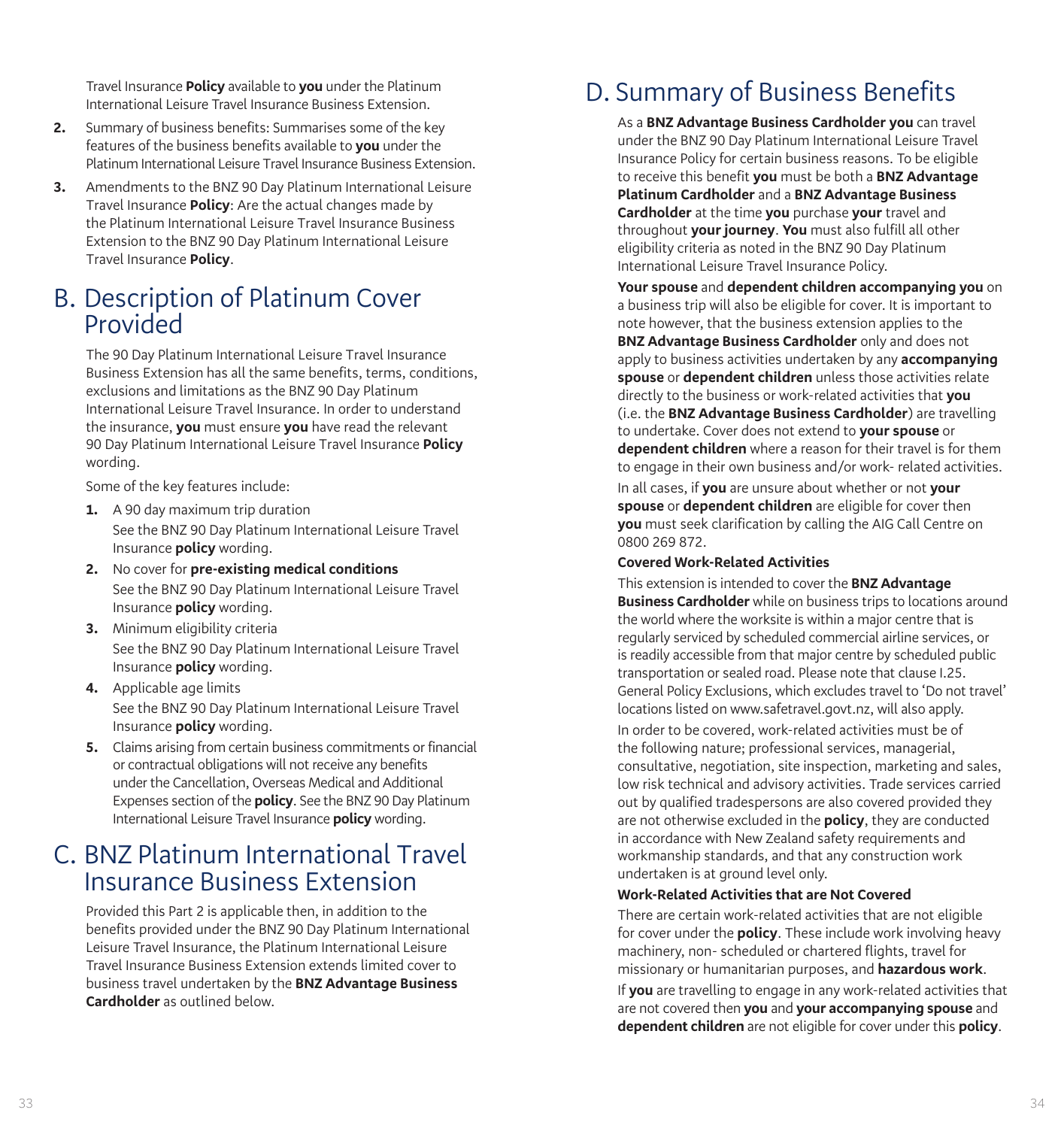Some of the work-related activities that **we** consider to be **hazardous work** include, but are not limited to work:

- **1.** Underground or underwater including mining or scuba diving;
- **2.** At sea including onboard fishing vessels or oil rigs;
- **3.** In the air including piloting or crewing aircraft;
- **4.** At elevation including construction above ground level, roofing or window cleaning; and
- **5.** Involving the use of toxic substances or explosives.

The above list is only an indication of some of the types of work activities that **we** consider to be **hazardous work**. It is not a comprehensive or exhaustive guide. In all cases, if **you** are unsure about whether or not the **policy** provides cover for **your** business or work-related activities, **You** must seek clarification by calling the AIG Call Centre on 0800 269 872.

# E. Amendments to the BNZ 90 Day Platinum International Travel Insurance Policy

While **you** continue to hold both a BNZ Advantage Visa Platinum Card and a **BNZ Advantage Business Card** the following amendments are made to the BNZ 90 Day Platinum International Travel Insurance Policy.

### Definitions

- **1.** In the definition of BNZ Advantage Visa Platinum Card in clause B.4., the sentence "For the avoidance of doubt, business/corporate Platinum cards are not included" is deleted.
- **2.** The following Definitions are added to B. Definitions: "26. **BNZ** - means Bank of New Zealand.
	- 27. **BNZ Advantage Business Card** means a current and valid BNZ issued BNZ Advantage Visa Business Card account and includes any card and joint or additional card of that BNZ Advantage Visa Business Card account.
	- 28. **BNZ Advantage Business Cardholder** means the holder of a current and valid **BNZ Advantage Business Card**.
	- 29. **Hazardous work** means work conducted in high risk locations or that involves dangerous activities. This includes but is not limited to work:
		- (a) Underground or underwater including mining or scuba diving;
		- (b) At sea including onboard fishing vessels or oil rigs:
		- (c) In the air including piloting or crewing aircraft;
		- (d) At elevation including construction above ground level, roofing or window cleaning; and
		- (e) Involving the use of toxic substances or explosives."

# Eligibility

- **3.** E. Insurance Eligibility Clause; 2. Insurance Eligibility Rules and Conditions (applying to the entire **policy**); 4. Business/ work overseas' is deleted and replaced with the following:
- "4. Business/work overseas
	- (a) Subject to below clause E.2.4.(b), **you** (and/or **your accompanying spouse** and/ or **dependent children**) are eligible for cover under this **policy** if one of the reasons for the overseas travel is to engage in business and/or work-related activities, provided that:
		- (i) The worksite is within a major centre that is regularly serviced by scheduled commercial airline services, or is readily accessible from that major centre by scheduled public transportation or sealed road (please note: clause I.25. General Policy Exclusions, which excludes travel to 'Do not travel' listed on www.safetravel.govt.nz locations, will also apply);
		- (ii) The business and/or work-related activities:
			- (a) Are of the following nature: professional services, managerial, consultative, negotiation, site inspection, marketing and sales, low risk technical and advisory activities. Trade services carried out by qualified tradespersons are also covered provided they are not otherwise excluded in this **policy**, they are conducted in accordance with New Zealand safety requirements and workmanship standards, and that any construction work undertaken is at ground level only; and
			- (b) Do not involve heavy machinery, nonscheduled or chartered flights, missionary or humanitarian work or **hazardous work**.

For clarity, if provisos (i) and (ii) above are not satisfied, this means that **you** (and **your accompanying spouse** and **dependent children**) are not eligible for cover under this **policy**.

- (b) **Your accompanying spouse** and/or **dependent children** are not eligible for cover under this **policy** if a reason for their overseas travel is to engage in their own business and/or work-related activities, unless such business and/or work- related activities satisfy clause 2.4.(a)(i) and (ii) above and are directly related to the business and/or work-related activities that the **BNZ Advantage Business Cardholder** is travelling to undertake.
- (c) If **you** are still unsure about whether or not this **policy** provides cover for **your** business and/or work-related activities or travel destination, then in all cases **you** must seek clarification by calling the AIG Call Centre on 0800 269 872.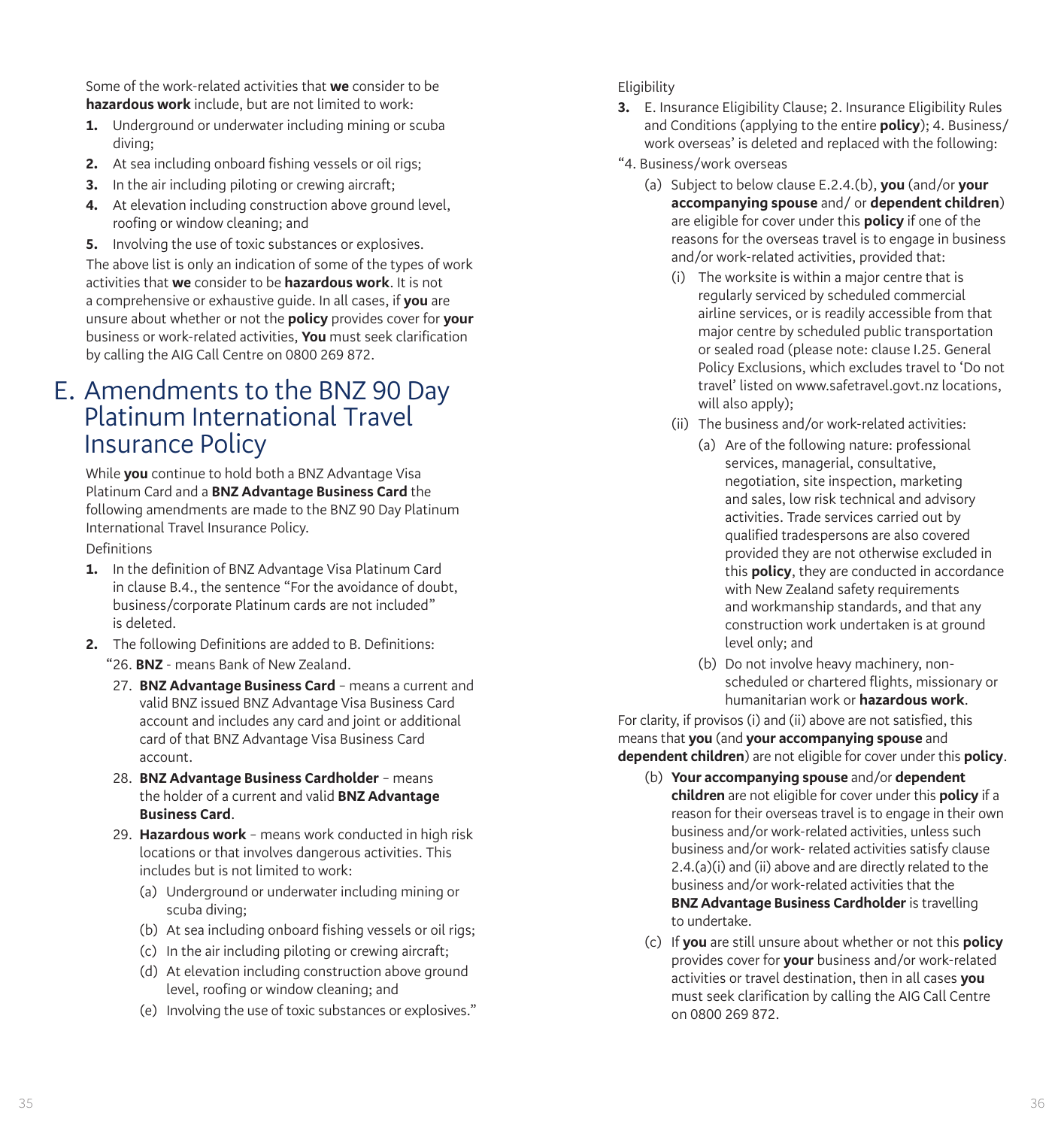### **General Policy Exclusions**

- **4.** The following exclusion is added to I. General Policy Exclusions;
	- "28. Overseas travel that to any extent involves **you** (and/ or **your accompanying spouse** and/or **dependent children**) engaging in business or work-related activities involving heavy machinery, non-scheduled or chartered flights, travel for missionary or humanitarian purposes, or **hazardous work**."

**This is an important document – please retain for reference.**

# **c**

# **BNZ Advantage Business Travel Insurance**

# **Emergency and Medical Assistance Service – provided by AIG Travel**

Subject to the terms, conditions, provisions and exclusions of the **policy**, the bearer of this card is covered under BNZ 35 Day Business International Travel Insurance. In the event of an emergency overseas simply call (reverse charge) anytime from any place in the world:

✂

1. Ring the operator in **your** current locality.

2. Book a reverse charge call to New Zealand **+64 9 359 1687**.